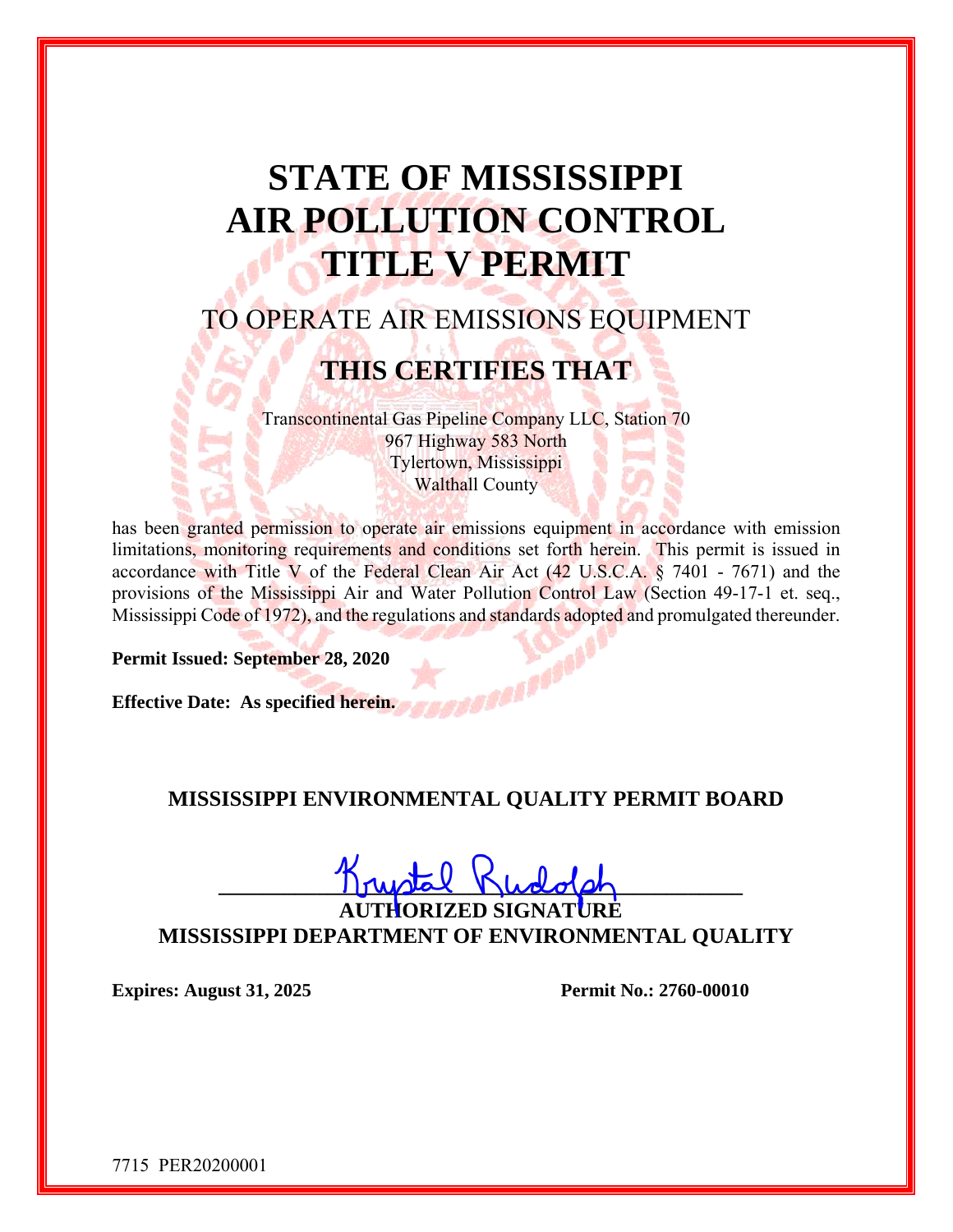## **TABLE OF CONTENTS**

| <b>SECTION 1.</b> |                                                       |  |
|-------------------|-------------------------------------------------------|--|
| <b>SECTION 2.</b> |                                                       |  |
| <b>SECTION 3.</b> |                                                       |  |
| <b>SECTION 4.</b> |                                                       |  |
| <b>SECTION 5.</b> | MONITORING, RECORDKEEPING & REPORTING REQUIREMENTS 22 |  |
| <b>SECTION 6.</b> |                                                       |  |
|                   |                                                       |  |

#### **APPENDIX A LIST OF ABBREVIATIONS USED IN THIS PERMIT**

#### **APPENDIX B LIST OF REGULATIONS REFERENCED IN THIS PERMIT**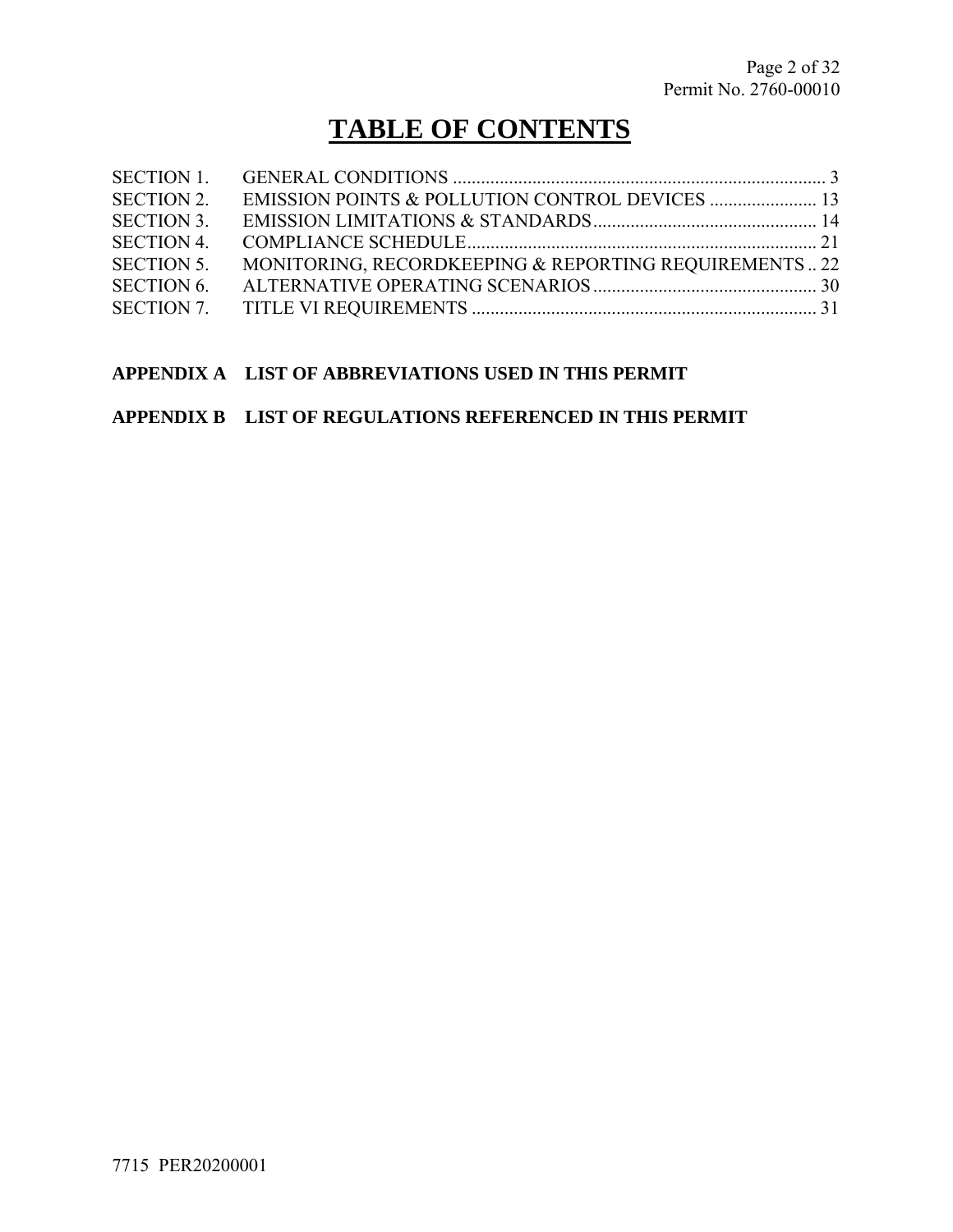### SECTION 1. GENERAL CONDITIONS

1.1 The permittee must comply with all conditions of this permit. Any permit noncompliance constitutes a violation of the Federal Act and is grounds for enforcement action; for permit termination, revocation and reissuance, or modification; or for denial of a permit renewal application.

(Ref.: 11 Miss. Admin. Code Pt. 2, R. 6.3.A(6)(a).)

1.2 It shall not be a defense for a permittee in an enforcement action that it would have been necessary to halt or reduce the permitted activity in order to maintain compliance with the conditions of this permit.

(Ref.: 11 Miss. Admin. Code Pt. 2, R. 6.3.A(6)(b).)

1.3 This permit and/or any part thereof may be modified, revoked, reopened, and reissued, or terminated for cause. The filing of a request by the permittee for a permit modification, revocation and reissuance, or termination, or of a notification of planned changes or anticipated noncompliance does not stay any permit condition.

(Ref.: 11 Miss. Admin. Code Pt. 2, R. 6.3.A(6)(c).)

- 1.4 Prior to its expiration, this permit may be reopened in accordance with the provisions listed below.
	- (a) This permit shall be reopened and revised under any of the following circumstances:
		- (1) Additional applicable requirements under the Federal Act become applicable to a major Title V source with a remaining permit term of 3 or more years. Such a reopening shall be completed no later than 18 months after promulgation of the applicable requirement. No such reopening is required if the effective date of the requirement is later than the date on which the permit is due to expire, unless the original permit or any of its terms and conditions has been extended.
		- (2) Additional requirements (including excess emissions requirements) become applicable to an affected source under the acid rain program. Upon approval by the Administrator, excess emissions offset plans shall be deemed to be incorporated into the permit.
		- (3) The Permit Board or EPA determines that the permit contains a material mistake or that inaccurate statements were made in establishing the emission standards or other terms or conditions of the permit.
		- (4) The Administrator or the Permit Board determines that the permit must be revised or revoked to assure compliance with the applicable requirements.

7715 PER20200001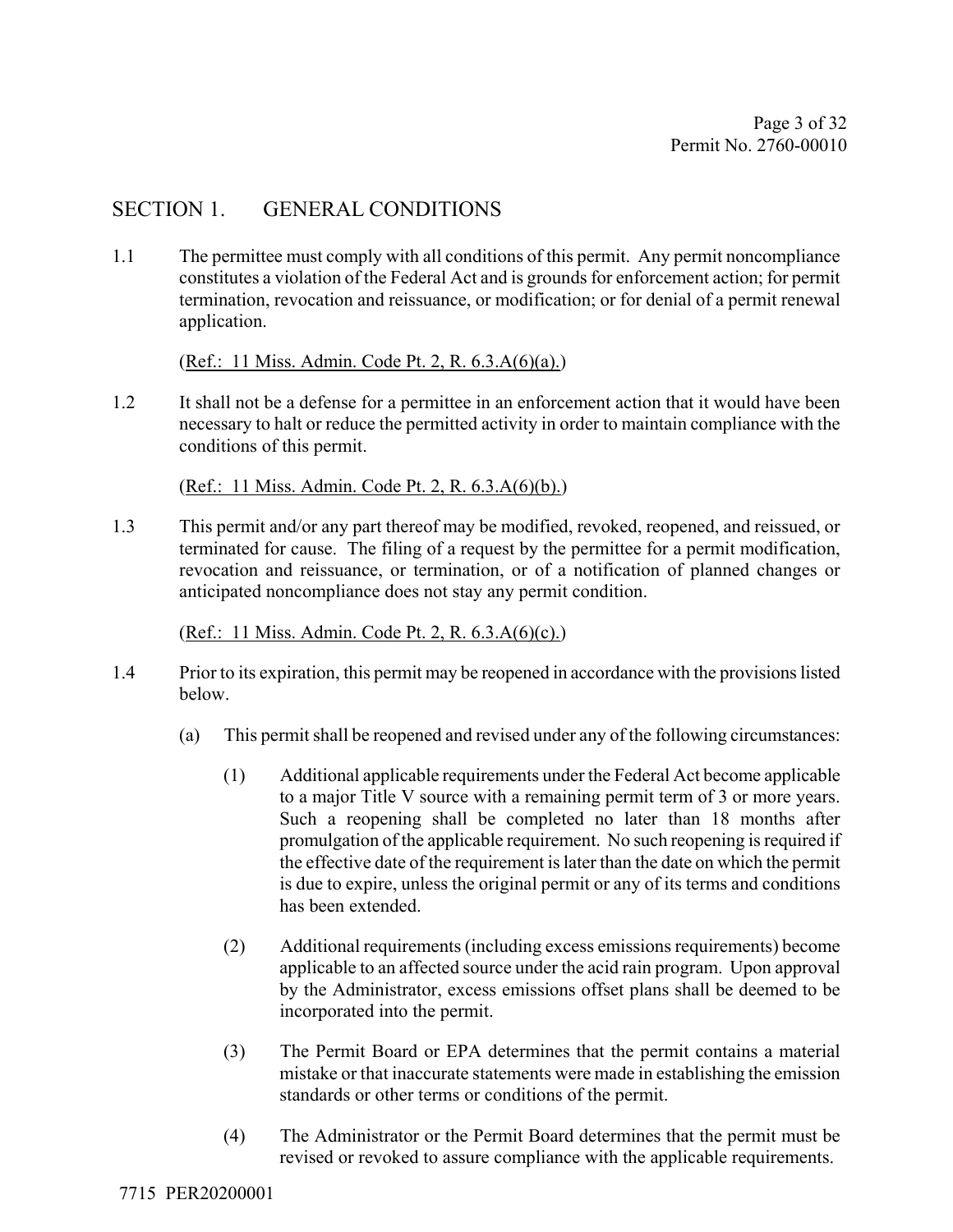- (b) Proceedings to reopen and issue this permit shall follow the same procedures as apply to initial permit issuance and shall only affect those parts of the permit for which cause to reopen exists. Such reopening shall be made as expeditiously as practicable.
- (c) Reopenings shall not be initiated before a notice of such intent is provided to the Title V source by the DEQ at least 30 days in advance of the date that the permit is to be reopened, except that the Permit Board may provide a shorter time period in the case of an emergency.

(Ref.: 11 Miss. Admin. Code Pt. 2, R. 6.4.G.)

1.5 The permittee shall furnish to the DEQ within a reasonable time any information the DEQ may request in writing to determine whether cause exists for modifying, revoking and reissuing, or terminating the permit or to determine compliance with the permit. Upon request, the permittee shall also furnish to the DEQ copies of records required to be kept by the permittee or, for information to be confidential, the permittee shall furnish such records to DEQ along with a claim of confidentiality. The permittee may furnish such records directly to the Administrator along with a claim of confidentiality.

(Ref.: 11 Miss. Admin. Code Pt. 2, R. 6.3.A(6)(e).)

1.6 This permit does not convey any property rights of any sort, or any exclusive privilege.

(Ref.: 11 Miss. Admin. Code Pt. 2, R. 6.3.A(6)(d).)

1.7 The provisions of this permit are severable. If any provision of this permit, or the application of any provision of this permit to any circumstances, is challenged or held invalid, the validity of the remaining permit provisions and/or portions thereof or their application to other persons or sets of circumstances, shall not be affected thereby.

(Ref.: 11 Miss. Admin. Code Pt. 2, R. 6.3.A(5).)

- 1.8 The permittee shall pay to the DEQ an annual permit fee. The amount of fee shall be determined each year based on the provisions of regulated pollutants for fee purposes and the fee schedule specified in the Commission on Environmental Quality's order which shall be issued in accordance with the procedure outlined in Regulation 11 Miss. Admin. Code Pt. 2, Ch. 6.
	- (a) For purposes of fee assessment and collection, the permittee shall elect for actual or allowable emissions to be used in determining the annual quantity of emissions unless the Commission determines by order that the method chosen by the applicant for calculating actual emissions fails to reasonably represent actual emissions. Actual emissions shall be calculated using emission monitoring data or direct emissions measurements for the pollutant(s); mass balance calculations such as the amounts of the pollutant(s) entering and leaving process equipment and where mass balance calculations can be supported by direct measurement of process parameters,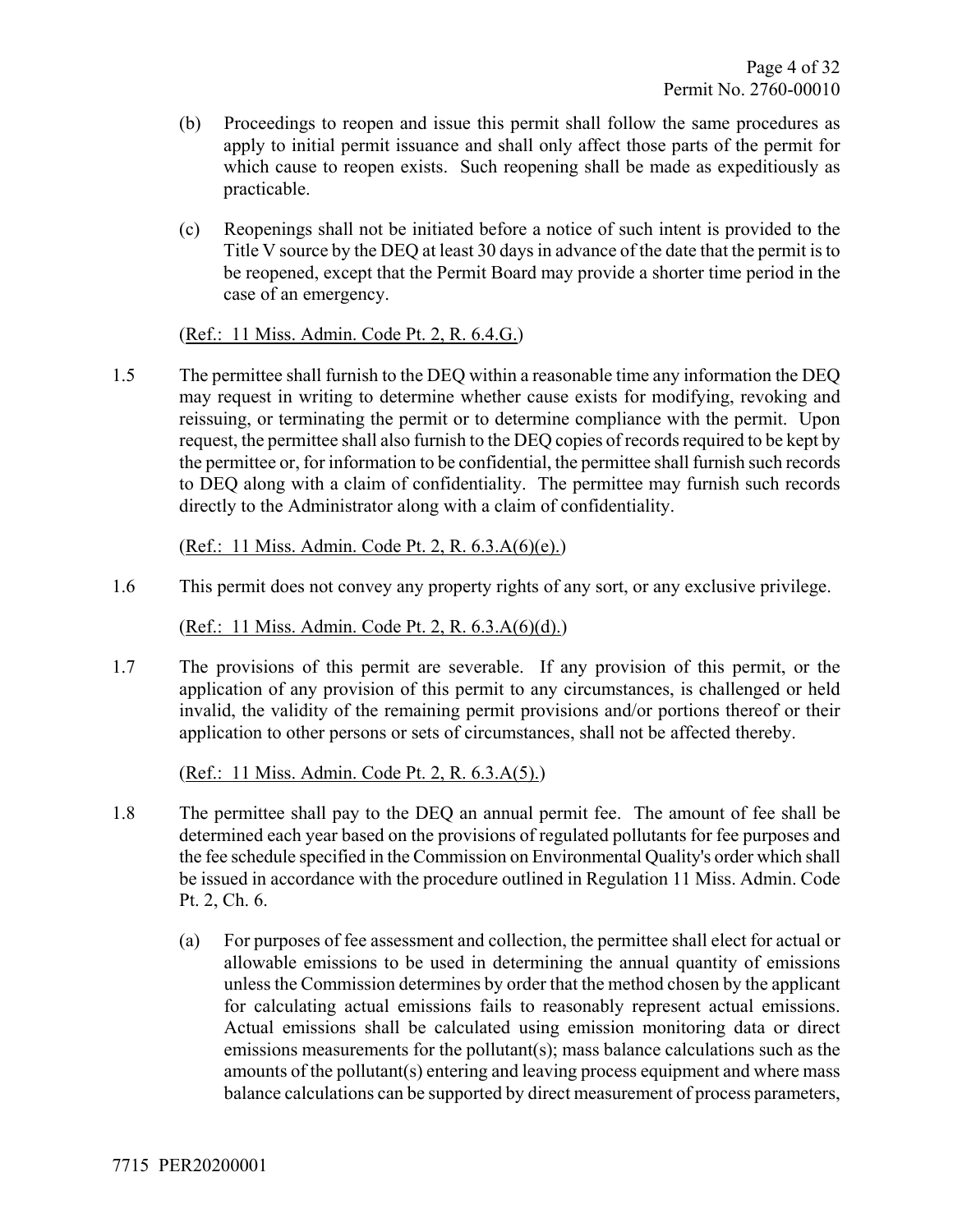such direct measurement data shall be supplied; published emission factors such as those relating release quantities to throughput or equipment type (e.g., air emission factors); or other approaches such as engineering calculations (e.g., estimating volatilization using published mathematical formulas) or best engineering judgments where such judgments are derived from process and/or emission data which supports the estimates of maximum actual emission.

(Ref.: 11 Miss. Admin. Code Pt. 2, R. 6.6.A(2).)

(b) If the Commission determines that there is not sufficient information available on a facility's emissions, the determination of the fee shall be based upon the permitted allowable emissions until such time as an adequate determination of actual emissions is made. Such determination may be made anytime within one year of the submittal of actual emissions data by the permittee.

(Ref.: 11 Miss. Admin. Code Pt. 2, R. 6.6.A(2).)

(c) If at any time within the year the Commission determines that the information submitted by the permittee on actual emissions is insufficient or incorrect, the permittee will be notified of the deficiencies and the adjusted fee schedule. Past due fees from the adjusted fee schedule will be paid on the next scheduled quarterly payment time.

(Ref.: 11 Miss. Admin. Code Pt. 2, R. 6.6.D(2).)

(d) The fee shall be due September 1 of each year. By July 1 of each year, the permittee shall submit an inventory of emissions for the previous year on which the fee is to be assessed. The permittee may elect a quarterly payment method of four (4) equal payments; notification of the election of quarterly payments must be made to the DEQ by the first payment date of September 1. The permittee shall be liable for penalty as prescribed by State Law for failure to pay the fee or quarterly portion thereof by the date due.

(Ref.: 11 Miss. Admin. Code Pt. 2, R. 6.6.D.)

(e) If in disagreement with the calculation or applicability of the Title V permit fee, the permittee may petition the Commission in writing for a hearing in accordance with State Law. Any disputed portion of the fee for which a hearing has been requested will not incur any penalty or interest from and after the receipt by the Commission of the hearing petition.

(Ref.: 11 Miss. Admin. Code Pt. 2, R. 6.6.C.)

1.9 No permit revision shall be required under any approved economic incentives, marketable permits, emissions trading and other similar programs or processes for changes that are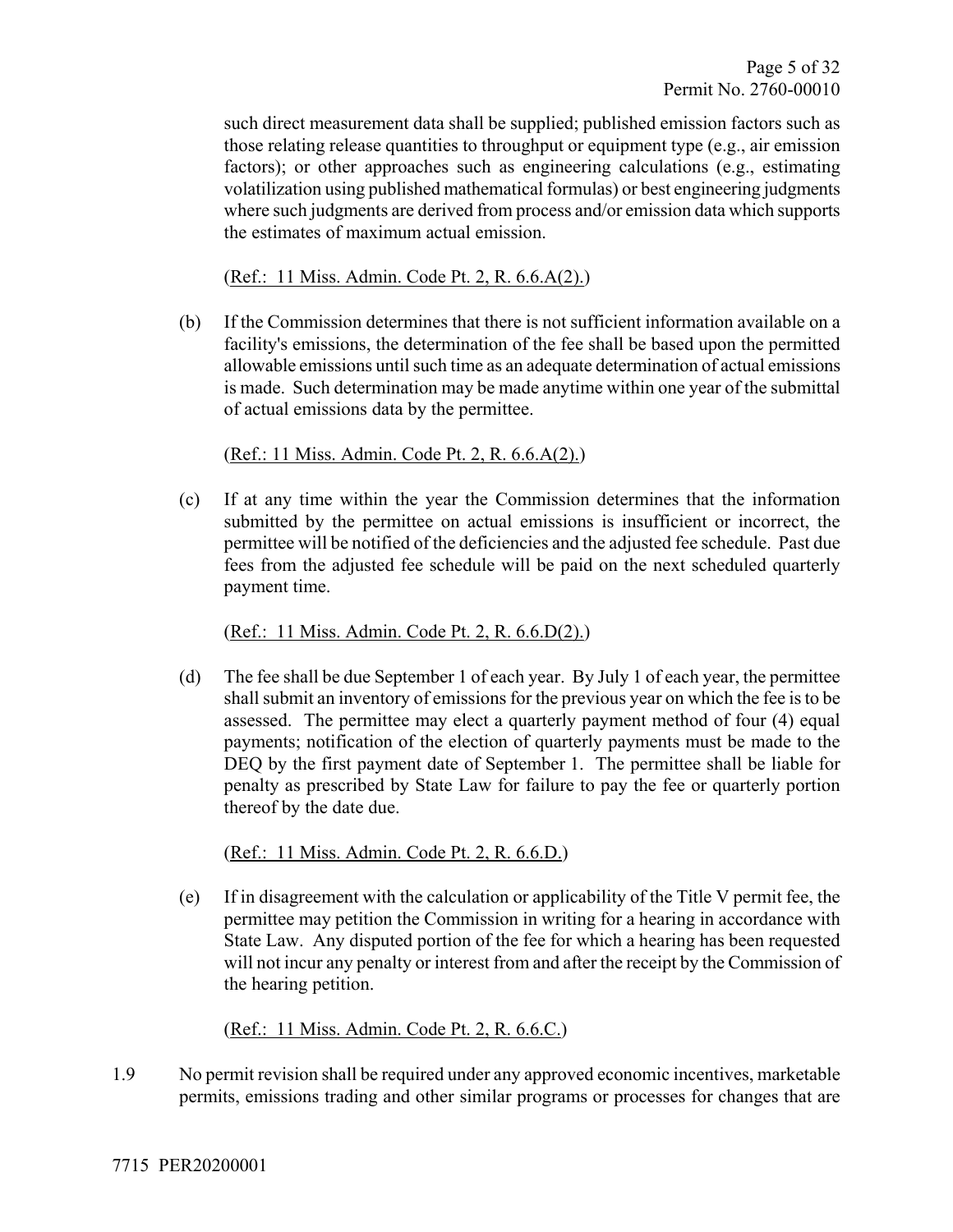provided for in this permit.

(Ref.: 11 Miss. Admin. Code Pt. 2, R. 6.3.A(8).)

1.10 Any document required by this permit to be submitted to the DEQ shall contain a certification by a responsible official that states that, based on information and belief formed after reasonable inquiry, the statements and information in the document are true, accurate, and complete.

(Ref.: 11 Miss. Admin. Code Pt. 2, R. 6.2.E.)

- 1.11 The permittee shall allow the DEQ, or an authorized representative, upon the presentation of credentials and other documents as may be required by law, to perform the following:
	- (a) enter upon the permittee's premises where a Title V source is located or emissionsrelated activity is conducted, or where records must be kept under the conditions of this permit;
	- (b) have access to and copy, at reasonable times, any records that must be kept under the conditions of this permit;
	- (c) inspect at reasonable times any facilities, equipment (including monitoring and air pollution control equipment), practices, or operations regulated or required under the permit; and
	- (d) as authorized by the Federal Act, sample or monitor, at reasonable times, substances or parameters for the purpose of assuring compliance with the permit or applicable requirements.

(Ref.: 11 Miss. Admin. Code Pt. 2, R. 6.3.C(2).)

1.12 Except as otherwise specified or limited herein, the permittee shall have necessary sampling ports and ease of accessibility for any new air pollution control equipment, obtained after May 8, 1970, and vented to the atmosphere.

(Ref.: 11 Miss. Admin. Code Pt. 2, R. 1.3.I(1).)

1.13 Except as otherwise specified or limited herein, the permittee shall provide the necessary sampling ports and ease of accessibility when deemed necessary by the Permit Board for air pollution control equipment that was in existence prior to May 8, 1970.

(Ref.: 11 Miss. Admin. Code Pt. 2, R. 1.3.I(2).)

1.14 Compliance with the conditions of this permit shall be deemed compliance with any applicable requirements as of the date of permit issuance where such applicable requirements are included and are specifically identified in the permit or where the permit contains a determination, or summary thereof, by the Permit Board that requirements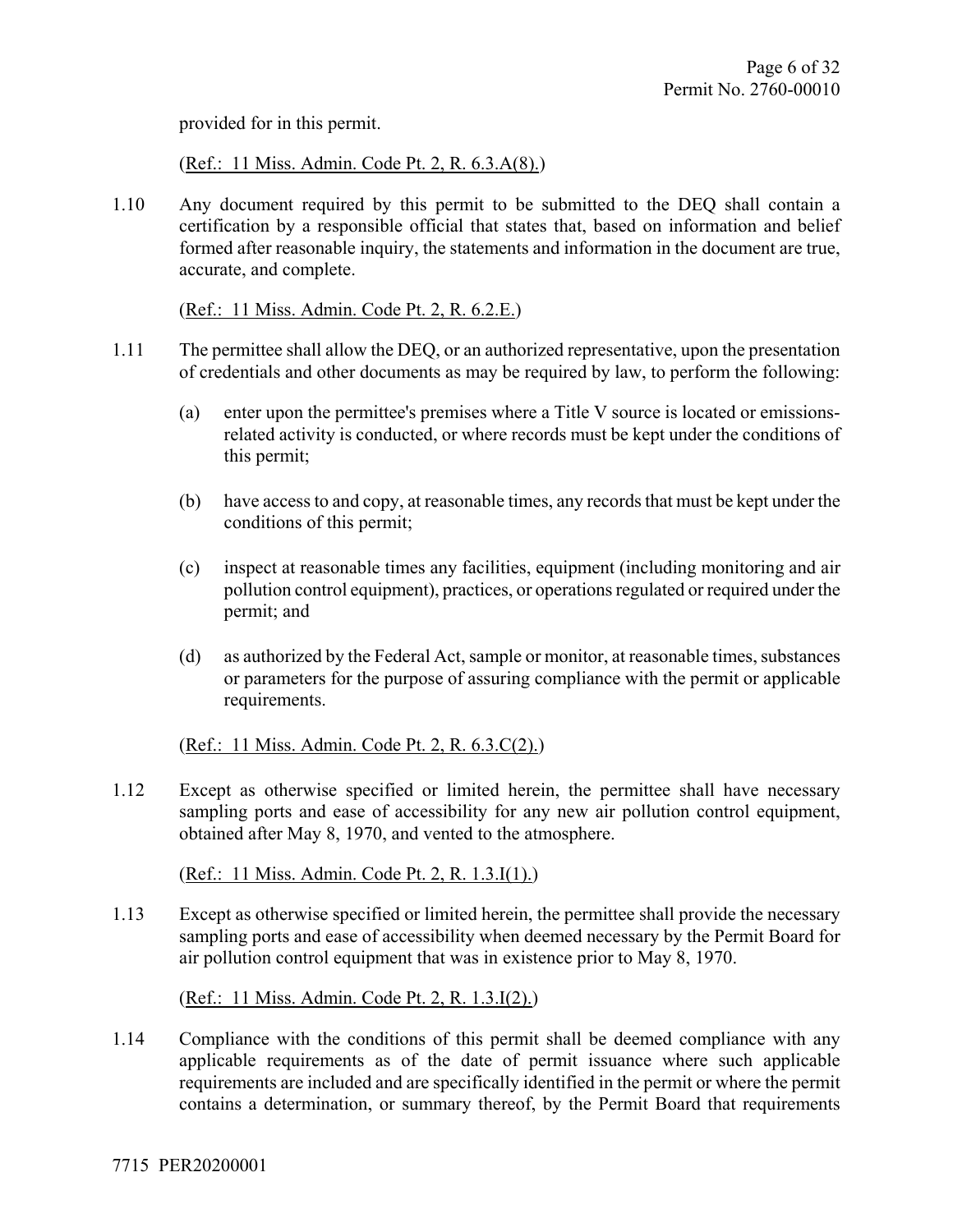specifically identified previously are not applicable to the source.

(Ref.: 11 Miss. Admin. Code Pt. 2, R. 6.3.F(1).)

- 1.15 Nothing in this permit shall alter or affect the following:
	- (a) the provisions of Section 303 of the Federal Act (emergency orders), including the authority of the Administrator under that section;
	- (b) the liability of an owner or operator of a source for any violation of applicable requirements prior to or at the time of permit issuance;
	- (c) the applicable requirements of the acid rain program, consistent with Section 408(a) of the Federal Act.
	- (d) the ability of EPA to obtain information from a source pursuant to Section 114 of the Federal Act.

(Ref.: 11 Miss. Admin. Code Pt. 2, R. 6.3.F(2).)

1.16 The permittee shall comply with the requirement to register a Risk Management Plan if permittee's facility is required pursuant to Section 112(r) of the Act to register such a plan.

(Ref.: 11 Miss. Admin. Code Pt. 2, R. 6.3.H.)

1.17 Expiration of this permit terminates the permittee's right to operate unless a timely and complete renewal application has been submitted. A timely application is one which is submitted at least six (6) months prior to expiration of the Title V permit. If the permittee submits a timely and complete application, the failure to have a Title V permit is not a violation of regulations until the Permit Board takes final action on the permit application. This protection shall cease to apply if, subsequent to the completeness determination, the permittee fails to submit by the deadline specified in writing by the DEQ any additional information identified as being needed to process the application.

(Ref.: 11 Miss. Admin. Code Pt. 2, R. 6.4.C(2)., R. 6.4.B., and R. 6.2.A(1)(c).)

- 1.18 The permittee is authorized to make changes within their facility without requiring a permit revision (ref: Section 502(b)(10) of the Act) if:
	- (a) the changes are not modifications under any provision of Title I of the Act;
	- (b) the changes do not exceed the emissions allowable under this permit;
	- (c) the permittee provides the Administrator and the Department with written notification in advance of the proposed changes (at least seven (7) days, or such other time frame as provided in other regulations for emergencies) and the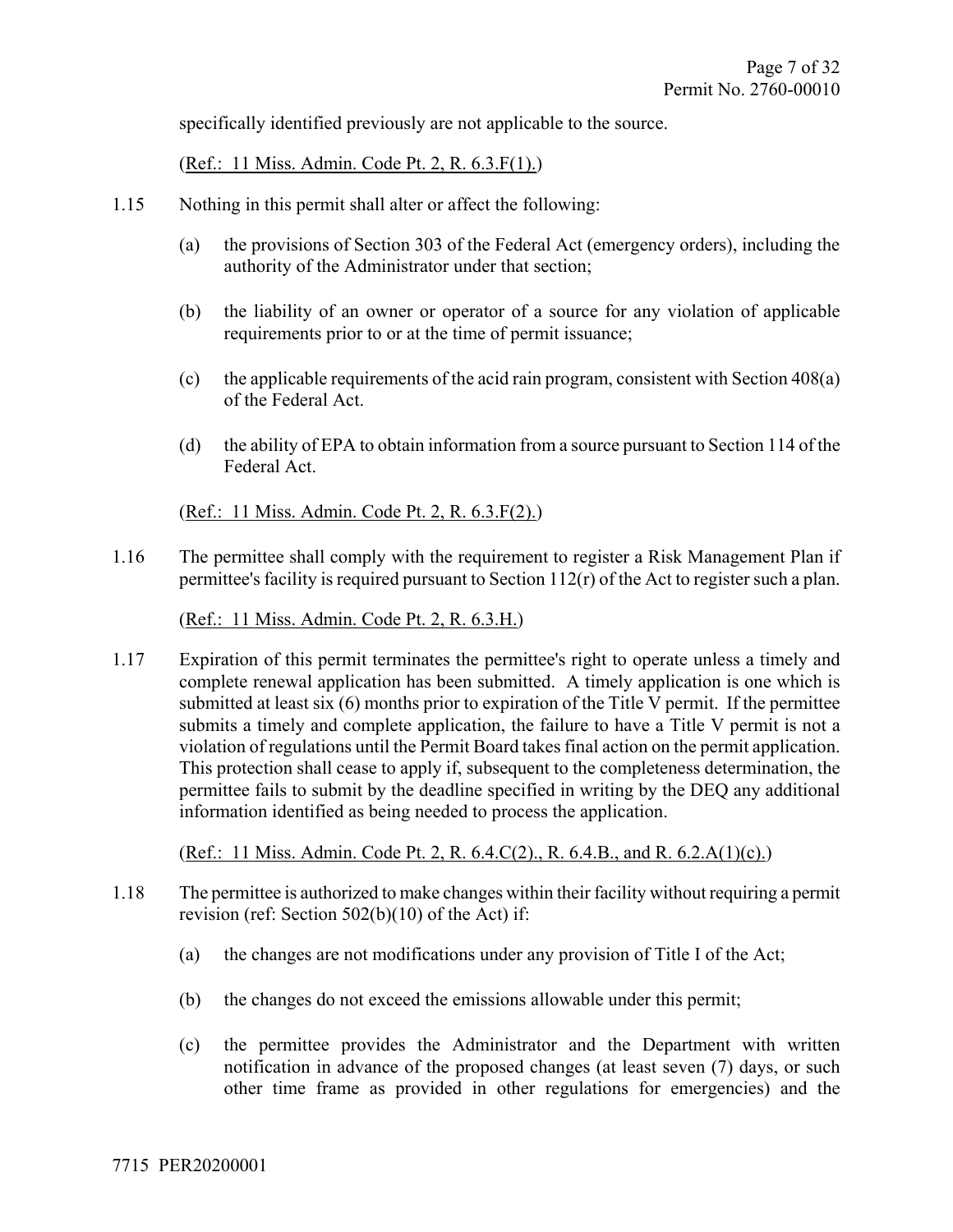notification includes:

- (1) a brief description of the change(s),
- (2) the date on which the change will occur,
- (3) any change in emissions, and
- (4) any permit term or condition that is no longer applicable as a result of the change;
- (d) the permit shield shall not apply to any Section  $502(b)(10)$  change.

(Ref.: 11 Miss. Admin. Code Pt. 2, R. 6.4.F(1).)

1.19 Should the Executive Director of the Mississippi Department of Environmental Quality declare an Air Pollution Emergency Episode, the permittee will be required to operate in accordance with the permittee's previously approved Emissions Reduction Schedule or, in the absence of an approved schedule, with the appropriate requirements specified in 11 Miss. Admin. Code Pt. 2, Ch. 3., "Regulations for the Prevention of Air Pollution Emergency Episodes" for the level of emergency declared.

(Ref.: 11 Miss. Admin. Code Pt. 2, Ch. 3.)

- 1.20 Except as otherwise provided herein, a modification of the facility may require a Permit to Construct in accordance with the provisions of Regulations 11 Miss. Admin. Code Pt. 2, Ch. 2., "Permit Regulations for the Construction and/or Operation of Air Emissions Equipment", and may require modification of this permit in accordance with Regulations 11 Miss. Admin. Code Pt. 2, Ch. 6., "Air Emissions Operating Permit Regulations for the Purposes of Title V of the Federal Clean Air Act". Modification is defined as "[a]ny physical change in or change in the method of operation of a facility which increases the actual emissions or the potential uncontrolled emissions of any air pollutant subject to regulation under the Federal Act emitted into the atmosphere by that facility or which results in the emission of any air pollutant subject to regulation under the Federal Act into the atmosphere not previously emitted. A physical change or change in the method of operation shall not include:
	- (a) routine maintenance, repair, and replacement;
	- (b) use of an alternative fuel or raw material by reason of an order under Sections 2 (a) and (b) of the Federal Energy Supply and Environmental Coordination Act of 1974 (or any superseding legislation) or by reason of a natural gas curtailment plan pursuant to the Federal Power Act;
	- (c) use of an alternative fuel by reason of an order or rule under Section 125 of the Federal Act;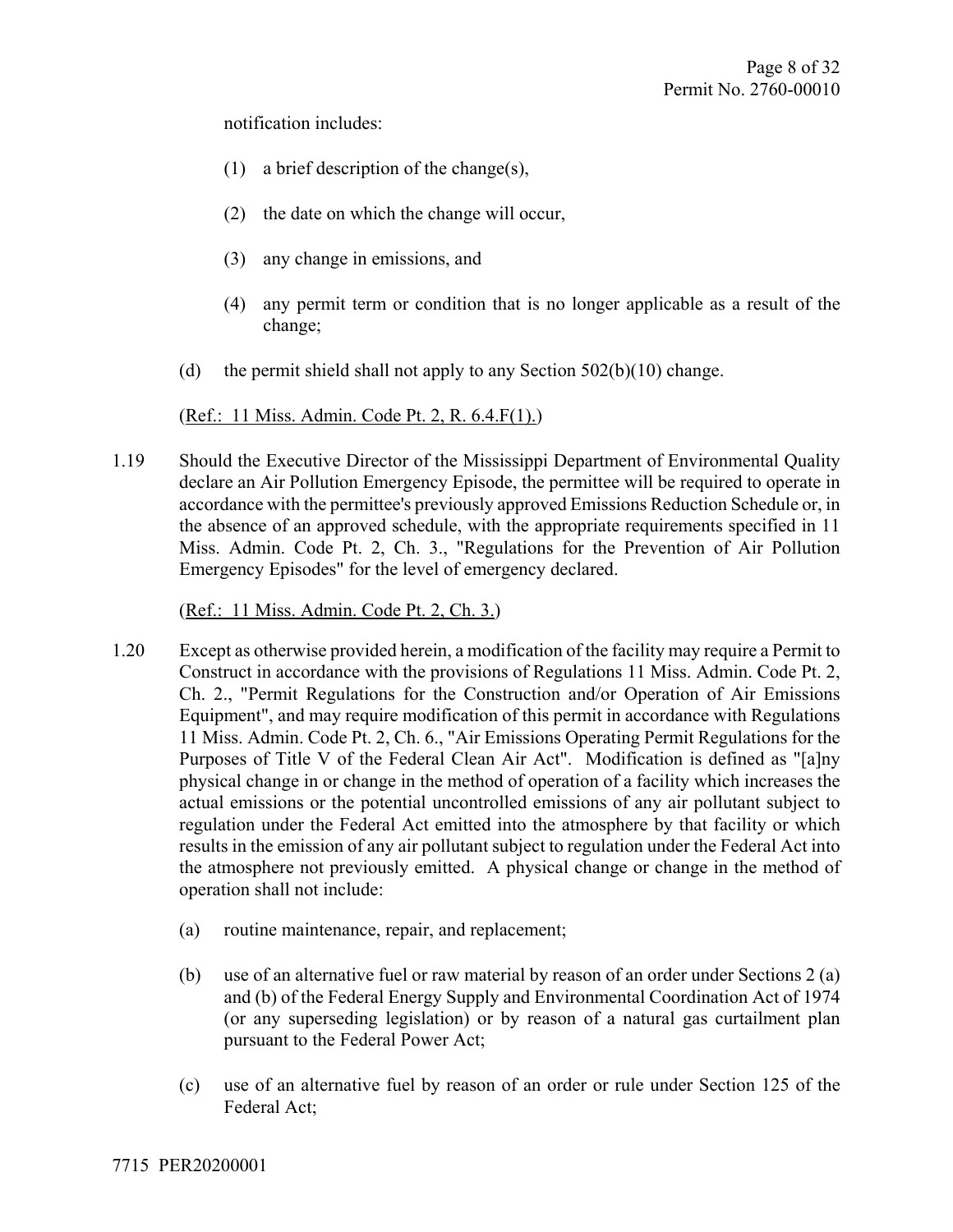- (d) use of an alternative fuel or raw material by a stationary source which:
	- (1) the source was capable of accommodating before January 6, 1975, unless such change would be prohibited under any federally enforceable permit condition which was established after January 6, 1975, pursuant to 40 CFR 52.21 or under regulations approved pursuant to 40 CFR 51, Subpart I, or 40 CFR 51.166; or
	- (2) the source is approved to use under any permit issued under 40 CFR 52.21 or under regulations approved pursuant to 40 CFR Part 51, Subpart I, or 40 CFR 51.166;
- (e) an increase in the hours of operation or in the production rate unless such change would be prohibited under any federally enforceable permit condition which was established after January 6, 1975, pursuant to 40 CFR 52.21 or under regulations approved pursuant to 40 CFR Subpart I or 40 CFR 51.166; or
- (f) any change in ownership of the stationary source.

(Ref.: 11 Miss. Admin. Code Pt. 2, R. 2.1.C(15).)

1.21 Any change in ownership or operational control must be approved by the Permit Board.

(Ref.: 11 Miss. Admin. Code Pt. 2, R. 6.4.D(4).)

1.22 This permit is a Federally approved operating permit under Title V of the Federal Clean Air Act as amended in 1990. All terms and conditions, including any designed to limit the source's potential to emit, are enforceable by the Administrator and citizens under the Federal Act as well as the Commission.

(Ref.: 11 Miss. Admin. Code Pt. 2, R. 6.3.B(1).)

- 1.23 Except as otherwise specified or limited herein, the open burning of residential, commercial, institutional, or industrial solid waste, is prohibited. This prohibition does not apply to infrequent burning of agricultural wastes in the field, silvicultural wastes for forest management purposes, land-clearing debris, debris from emergency clean-up operations, and ordnance. Open burning of land-clearing debris must not use starter or auxiliary fuels which cause excessive smoke (rubber tires, plastics, etc.); must not be performed if prohibited by local ordinances; must not cause a traffic hazard; must not take place where there is a High Fire Danger Alert declared by the Mississippi Forestry Commission or Emergency Air Pollution Episode Alert imposed by the Executive Director and must meet the following buffer zones.
	- (a) Open burning without a forced-draft air system must not occur within 500 yards of an occupied dwelling.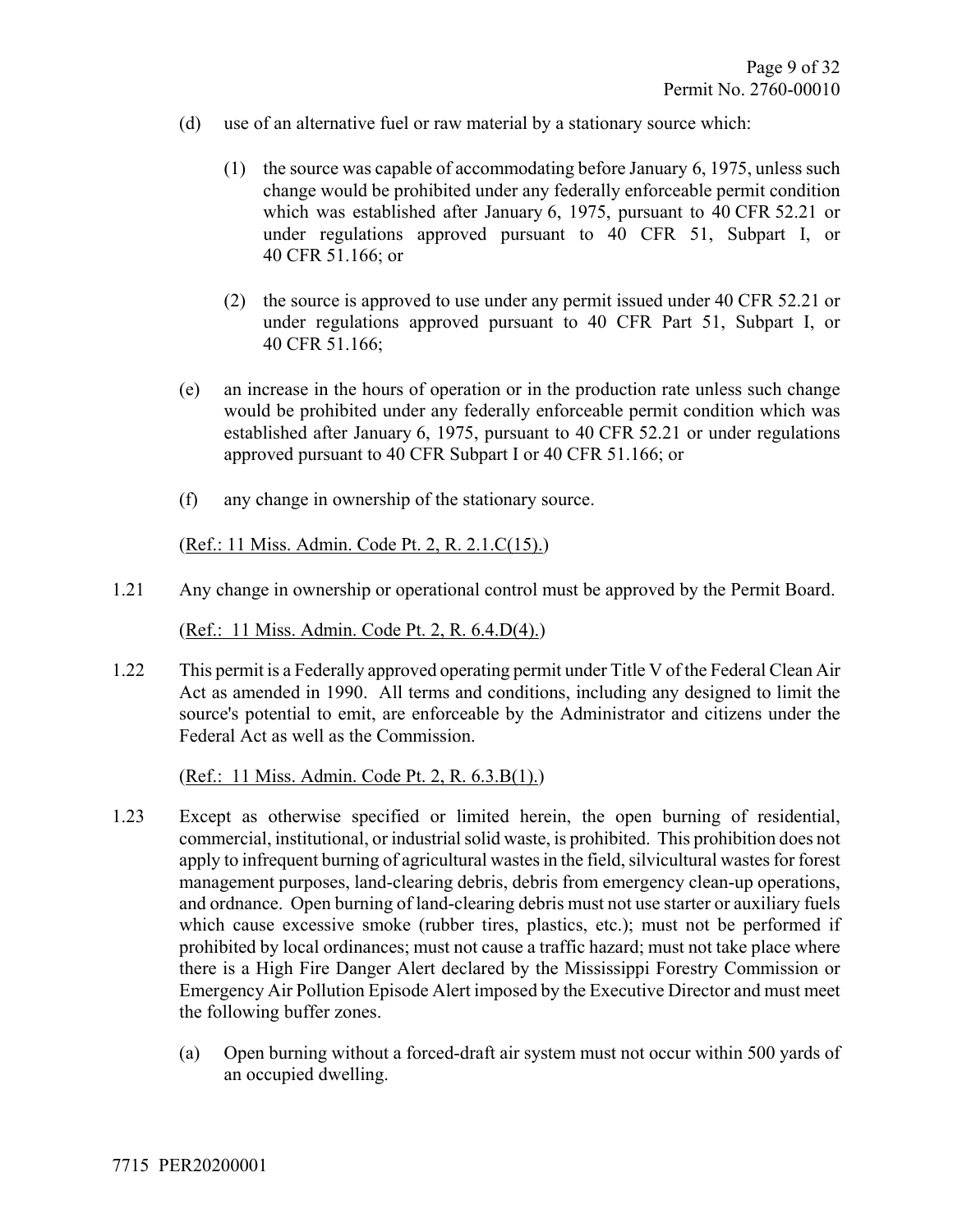- (b) Open burning utilizing a forced-draft air system on all fires to improve the combustion rate and reduce smoke may be done within 500 yards of but not within 50 yards of an occupied dwelling.
- (c) Burning must not occur within 500 yards of commercial airport property, private airfields, or marked off-runway aircraft approach corridors unless written approval to conduct burning is secured from the proper airport authority, owner or operator.

(Ref.: 11 Miss. Admin. Code Pt. 2, R. 1.3.G.)

- 1.24 Except as otherwise specified herein, the permittee shall be subject to the following provision with respect to emergencies:
	- (a) Except as otherwise specified herein, an "emergency" means any situation arising from sudden and reasonably unforeseeable events beyond the control of the source, including acts of God, which situation requires immediate corrective action to restore normal operation, and that causes the source to exceed a technology-based emission limitation under the permit, due to unavoidable increases in emissions attributable to the emergency. An emergency shall not include noncompliance to the extent caused by improperly designed equipment, lack of preventative maintenance, careless or improper operation, or operator error.
	- (b) An emergency constitutes an affirmative defense to an action brought for noncompliance with such technology-based emission limitations if the conditions specified in (c) following are met.
	- (c) The affirmative defense of emergency shall be demonstrated through properly signed contemporaneous operating logs, or other relevant evidence that include information as follows:
		- (1) an emergency occurred and that the permittee can identify the cause(s) of the emergency;
		- (2) the permitted facility was at the time being properly operated;
		- (3) during the period of the emergency the permittee took all reasonable steps to minimize levels of emissions that exceeded the emission standards, or other requirements in the permit; and
		- (4) the permittee submitted notice of the emergency to the DEQ within 2 working days of the time when emission limitations were exceeded due to the emergency. This notice must contain a description of the emergency, any steps taken to mitigate emissions, and corrective actions taken.
	- (d) In any enforcement proceeding, the permittee seeking to establish the occurrence of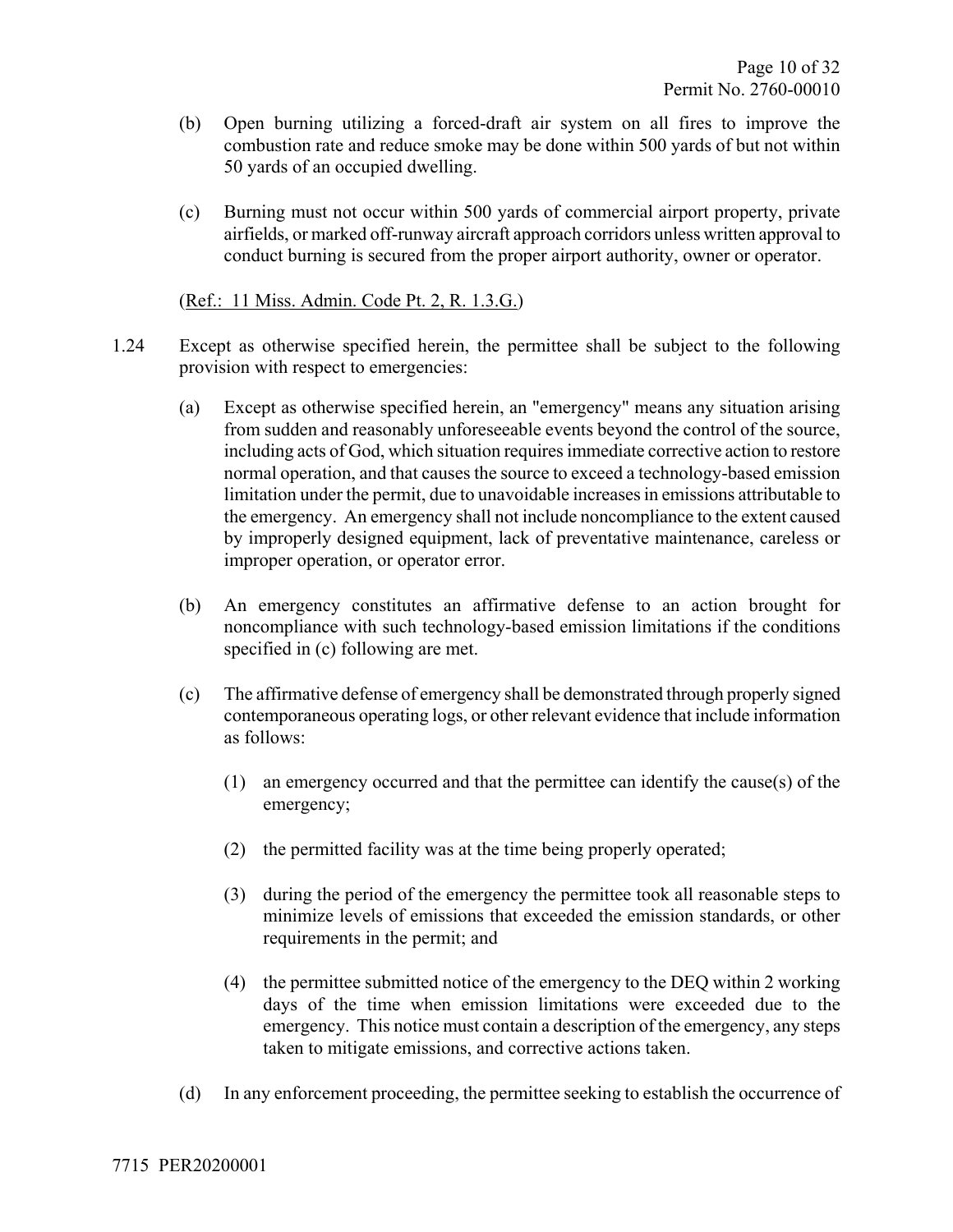an emergency has the burden of proof.

(e) This provision is in addition to any emergency or upset provision contained in any applicable requirement specified elsewhere herein.

(Ref.: 11 Miss. Admin. Code Pt. 2, R. 6.3.G.)

- 1.25 Except as otherwise specified herein, the permittee shall be subject to the following provisions with respect to upsets, startups, and shutdowns.
	- (a) Upsets (as defined in 11 Miss. Admin. Code Pt. 2, R. 1.2.)
		- (1) For an upset, the Commission may pursue an enforcement action for noncompliance with an emission standard or other requirement of an applicable rule, regulation, or permit. In determining whether to pursue enforcement action, and/or the appropriate enforcement action to take, the Commission may consider whether the source has demonstrated through properly signed contemporaneous operating logs or other relevant evidence the following:
			- (i) An upset occurred and that the source can identify the cause(s) of the upset;
			- (ii) The source was at the time being properly operated;
			- (iii) During the upset the source took all reasonable steps to minimize levels of emissions that exceeded the emission standard or other requirement of an applicable rule, regulation, or permit;
			- (iv) That within 5 working days of the time the upset began, the source submitted a written report to the Department describing the upset, the steps taken to mitigate excess emissions or any other noncompliance, and the corrective actions taken and;
			- (v) That as soon as practicable but no later than 24 hours of becoming aware of an upset that caused an immediate adverse impact to human health or the environment beyond the source boundary or caused a general nuisance to the public, the source provided notification to the Department.
		- (2) In any enforcement proceeding by the Commission, the source seeking to establish the occurrence of an upset has the burden of proof.
		- (3) This provision is in addition to any upset provision contained in any applicable requirement.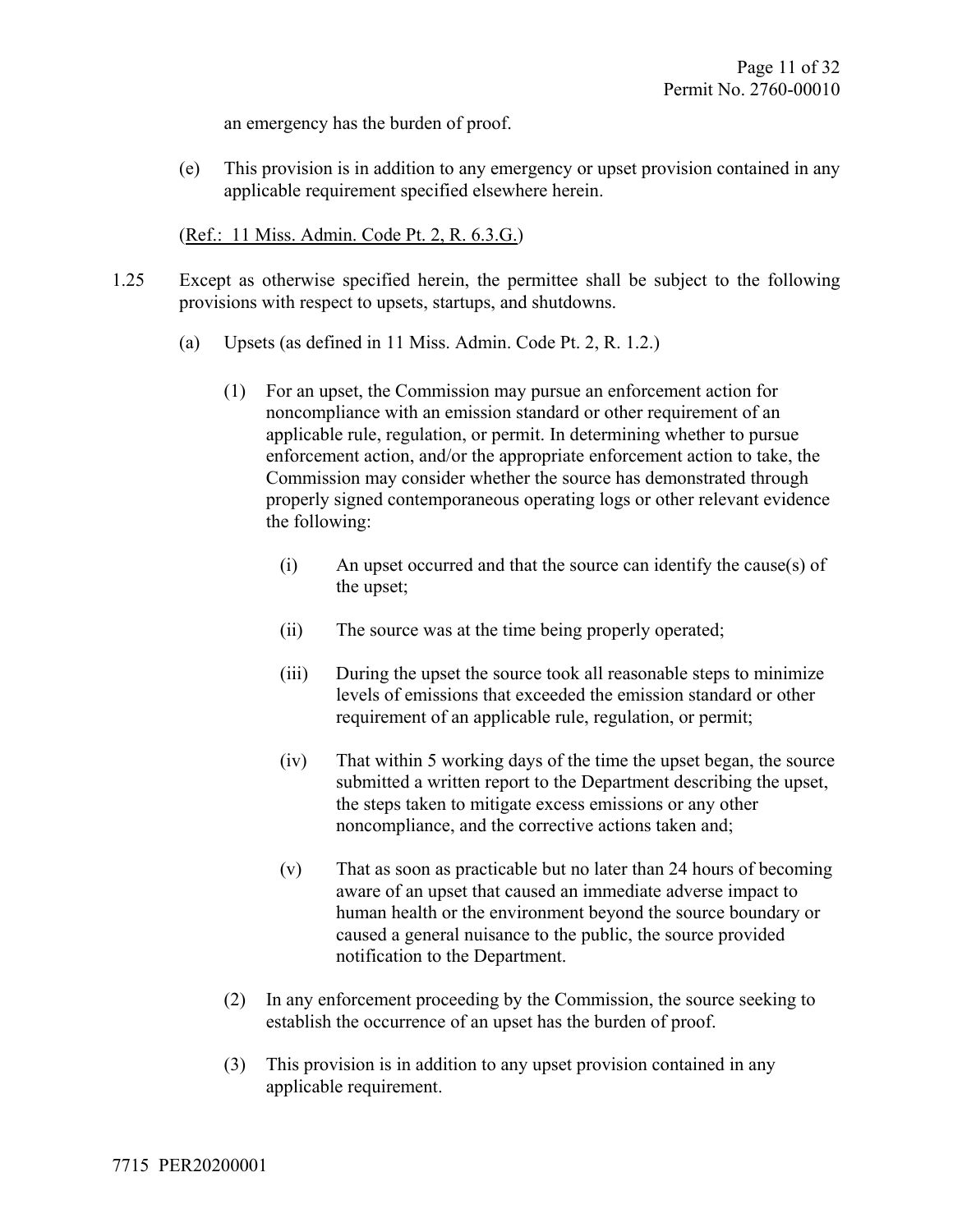- (4) These upset provisions apply only to enforcement actions by the Commission and are not intended to prohibit EPA or third party enforcement actions.
- (b) Startups and Shutdowns (as defined in 11 Miss. Admin. Code Pt. 2, R. 1.2.)
	- (1) Startups and shutdowns are part of normal source operation. Emission limitations apply during startups and shutdowns unless source specific emission limitations or work practice standards for startups and shutdowns are defined by an applicable rule, regulation, or permit.
	- (2) Where the source is unable to comply with existing emission limitations established under the State Implementation Plan (SIP) and defined in this regulation, 11 Mississippi Administrative Code, Part 2, Chapter 1, the Department will consider establishing source specific emission limitations or work practice standards for startups and shutdowns. Source specific emission limitations or work practice standards established for startups and shutdowns are subject to the requirements prescribed in 11 Miss. Admin. Code Pt. 2, R.  $1.10.B(2)$ (a) through (e).
	- (3) Where an upset as defined in Rule 1.2 occurs during startup or shutdown, see the upset requirements above.

(Ref.: 11 Miss. Admin. Code Pt. 2, R. 1.10.)

1.26 The permittee shall comply with all applicable standards for demolition and renovation activities pursuant to the requirements of 40 CFR Part 61, Subpart M, as adopted by reference in Regulation 11 Miss Admin. Code Pt. 2, R. 1.8. The permittee shall not be required to obtain a modification of this permit in order to perform the referenced activities.

(Ref.: 11 Miss Admin. Code Pt. 2, R. 1.8.)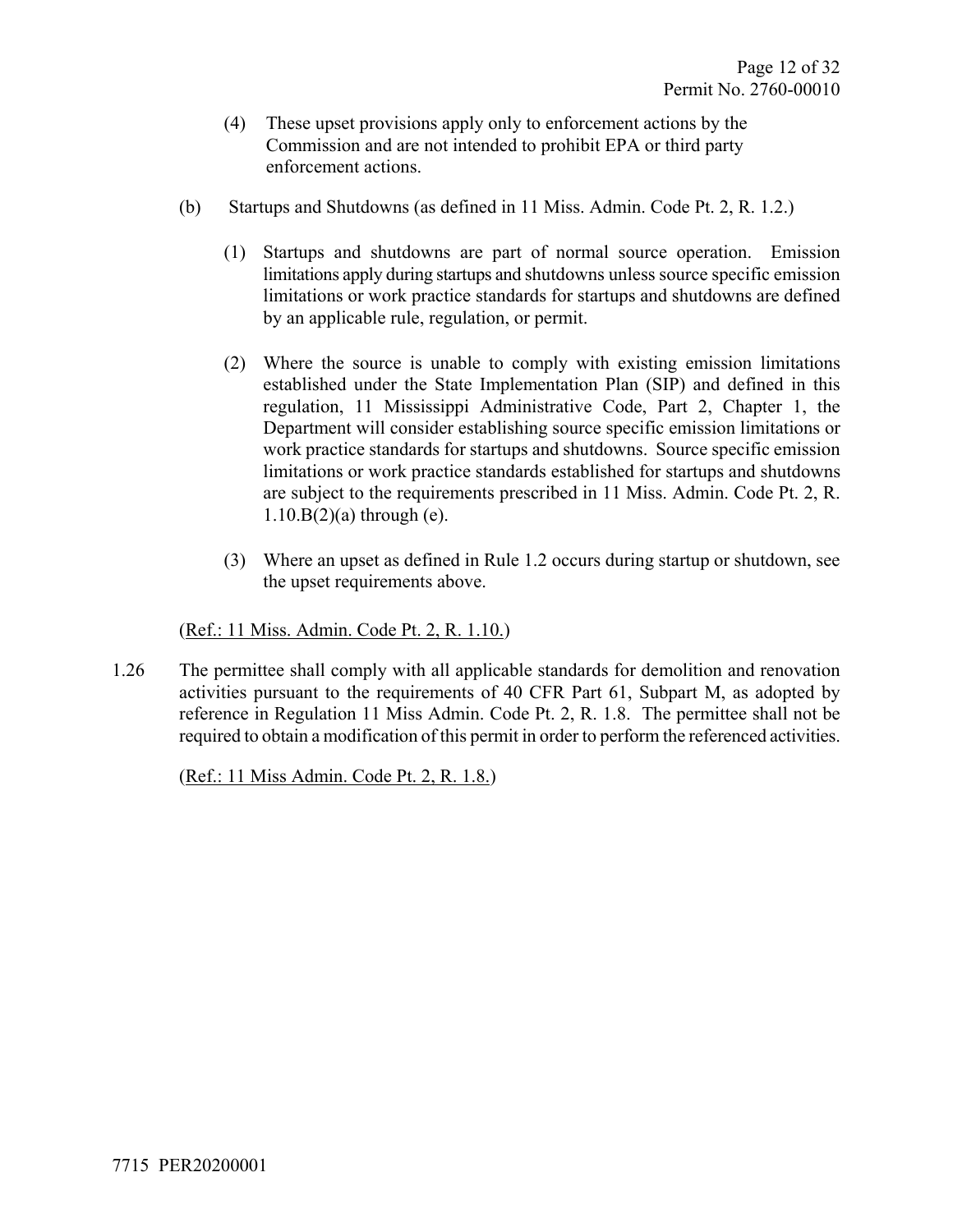## SECTION 2. EMISSION POINTS & POLLUTION CONTROL DEVICES

| <b>Emission Point</b> | Description                                                                                                                                                    |
|-----------------------|----------------------------------------------------------------------------------------------------------------------------------------------------------------|
| $AA-001$              | 408 Horsepower (HP) (3.5 MMBTU/hr) Ingersoll-Rand PSVG-6 Natural Gas-Fired Auxiliary<br>Generator (Facility Ref. No. 3)                                        |
| $AA-003$              | 7,210 HP (101.7 MMBTU/hr) GE Natural Gas-Fired Turbine and 27 MMBTU/hr VOGT<br>Supplemental Natural Gas-Fired Waste Heat Recovery Boiler (Facility Ref. No. 6) |
| $AA-004$              | 7,210 HP (101.7 MMBTU/hr) GE Natural Gas-Fired Turbine and 27 MMBTU/hr VOGT<br>Supplemental Natural Gas-Fired Waste Heat Recovery Boiler (Facility Ref. No. 7) |
| $AA-005$              | 7,210 HP (101.7 MMBTU/hr) GE Natural Gas-Fired Turbine (Exhausted through VOGT Waste<br>Heat Recovery Boiler--no supplemental firing) (Facility Ref. No. 8)    |
| $AA-006$              | Natural Gas Starter for Emission Point AA-003                                                                                                                  |
| $AA-007$              | Natural Gas Starter for Emission Point AA-004                                                                                                                  |
| $AA-008$              | 16,000 HP Solar Mars 100 Natural Gas-Fired Turbine                                                                                                             |
| $AA-009$              | Natural Gas Starter for Emission Point AA-005                                                                                                                  |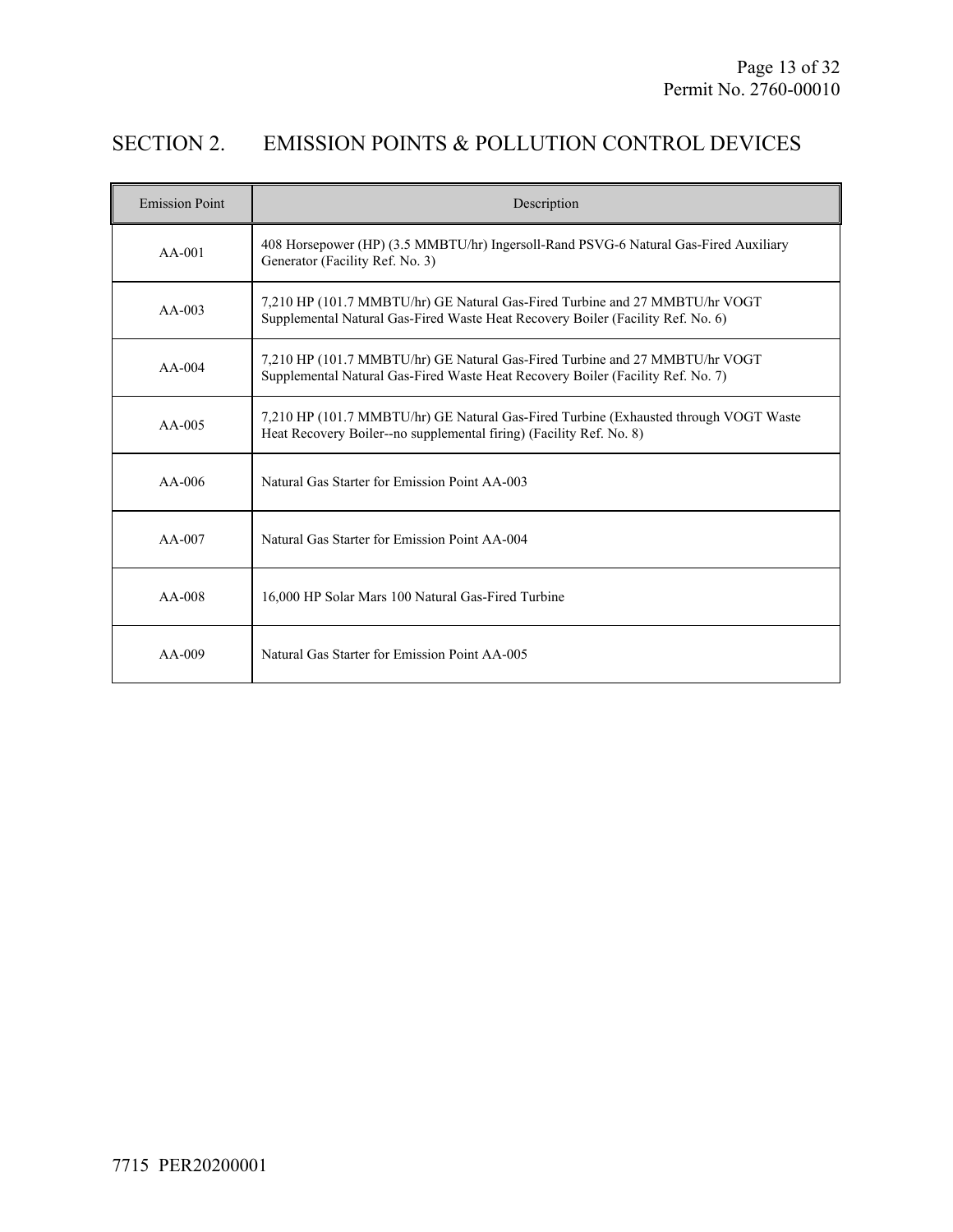## SECTION 3. EMISSION LIMITATIONS & STANDARDS

#### A. Facility-Wide Emission Limitations & Standards

- 3.A.1 Except as otherwise specified or limited herein, the permittee shall not cause, permit, or allow the emission of smoke from a point source into the open air from any manufacturing, industrial, commercial or waste disposal process which exceeds forty (40) percent opacity subject to the exceptions provided in (a)  $\&$  (b).
	- (a) Startup operations may produce emissions which exceed 40% opacity for up to fifteen (15) minutes per startup in any one hour and not to exceed three (3) startups per stack in any twenty-four (24) hour period.
	- (b) Emissions resulting from soot blowing operations shall be permitted provided such emissions do not exceed 60 percent opacity, and provided further that the aggregate duration of such emissions during any twenty-four (24) hour period does not exceed ten (10) minutes per billion BTU gross heating value of fuel in any one hour.

(Ref.: 11 Miss. Admin. Code Pt. 2, R. 1.3.A.)

3.A.2 Except as otherwise specified or limited herein, the permittee shall not cause, allow, or permit the discharge into the ambient air from any point source or emissions, any air contaminant of such opacity as to obscure an observer's view to a degree in excess of 40% opacity, equivalent to that provided in Condition 3.A.1. This shall not apply to vision obscuration caused by uncombined water droplets.

(Ref.: 11 Miss. Admin. Code Pt. 2, R. 1.3.B.)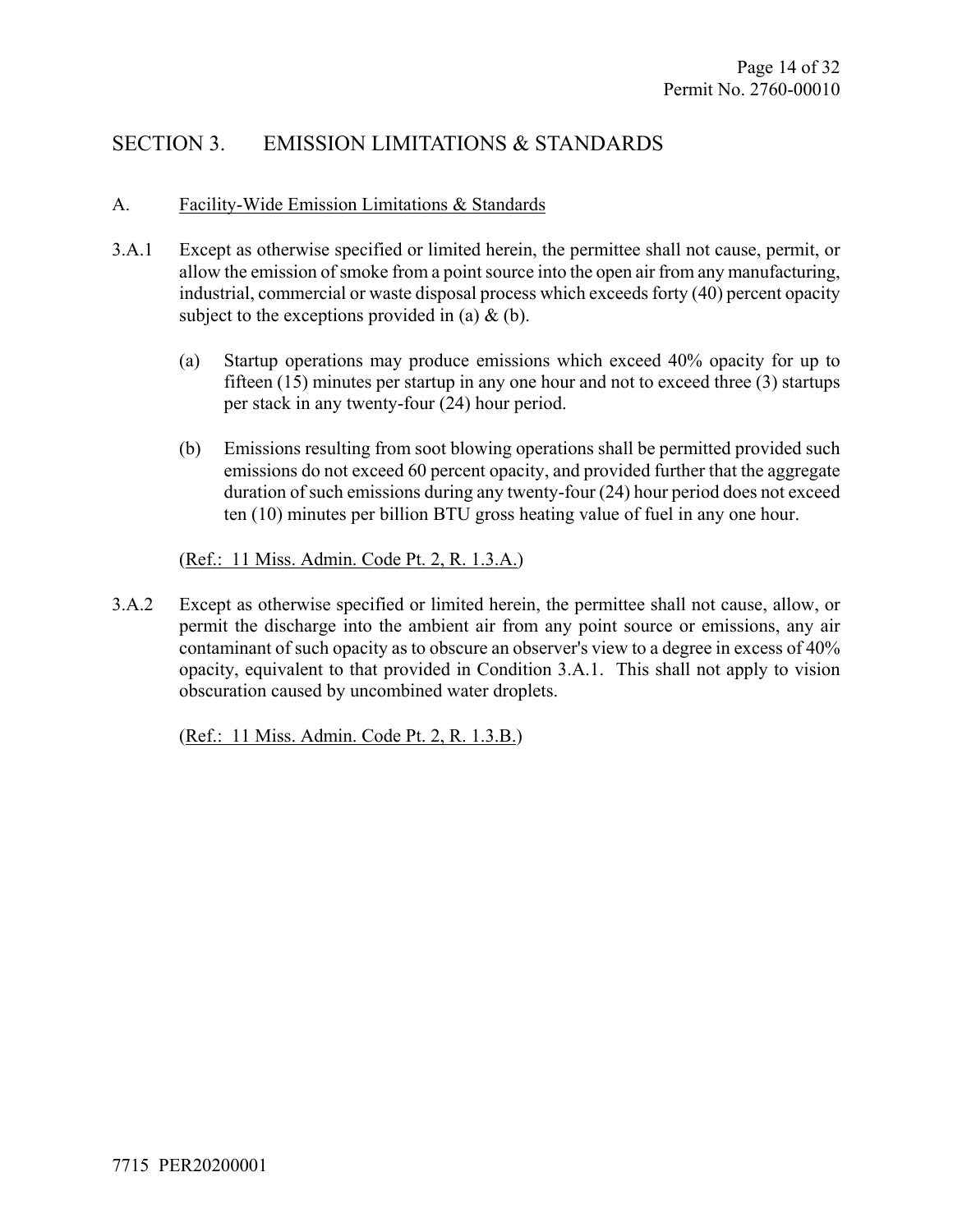| Emission<br>Point(s)                                         | Applicable Requirement                                                                                                                                                                                                      | Condition<br>Number(s) | Pollutant/<br>Parameter           | Limit/Standard                                                            |
|--------------------------------------------------------------|-----------------------------------------------------------------------------------------------------------------------------------------------------------------------------------------------------------------------------|------------------------|-----------------------------------|---------------------------------------------------------------------------|
|                                                              | 11 Miss. Admin. Code Pt. 2, R.<br>$1.3.D(1)(a)$ .                                                                                                                                                                           | 3.B.1                  | <b>PM</b><br>(filterable<br>only) | 0.6 lbs/MMBTU                                                             |
| $AA-001$                                                     | NESHAP for Stationary Reciprocating<br>Internal Combustion Engines (RICE), 40<br>CFR Part 63, Subpart ZZZZ<br>40 CFR 63.6580, 63.6585(a) and (c), and<br>$63.6590(a)(1)(iii)$ , Subpart ZZZZ                                | 3.B.2                  | <b>HAP</b>                        | Applicability                                                             |
| AA-003<br>$AA-004$<br>AA-005<br>(Waste Heat<br>Boilers only) | 11 Miss. Admin. Code Pt. 2, R. 1.4.A(1).                                                                                                                                                                                    | 3.B.3                  | SO <sub>2</sub>                   | 4.8 lbs/MMBTU                                                             |
| $AA-003$<br>$AA-004$<br>AA-005<br>AA-008                     | 11 Miss. Admin Code Pt. 2, R.<br>$1.3 \cdot D(1)(b)$ .                                                                                                                                                                      | 3.B.4                  | PM<br>(filterable<br>only)        | $E = 0.8808 * I^{-0.1667}$                                                |
| AA-001<br>and<br>$AA-003$<br>through<br>AA-009               | 11 Miss. Admin. Code Pt. 2, R.<br>$2.2.B(10)$ ., as established in the Title V<br>Operating Permits issued February 12,<br>2004; June 19, 2009; and August 19, 2015                                                         | 3.B.5                  | Fuel<br>Restriction               | Pipeline quality natural gas only                                         |
| AA-006<br>AA-007<br>AA-009                                   | 11 Miss. Admin. Code Pt. 2, R. 2.2.B(10).<br>and Construction Permit issued October 8,<br>1996, and Construction Permit issued<br>June 19, 2009, and modified by the Title<br>V operating Permit issued August 15,<br>2015. | 3.B.6                  | <b>VOC</b>                        | 35.42 MMSCF/yr of natural gas<br>vented from each starter                 |
|                                                              | Construction Permit issued June 19, 2009,<br>and 11 Miss. Admin. Code Pt. 2, R.<br>$2.2.B(10)$ ., as established in the Title V<br>Operating Permit issued August 15, 2015.                                                 | 3.B.7                  | <b>VOC</b>                        | 18.38 tons/yr (PSD avoidance<br>limit) from each starter                  |
|                                                              |                                                                                                                                                                                                                             | 3.B.8                  | CO                                | 8.8 lb/hr and 38.74 tons/yr (PSD<br>avoidance limit)                      |
| AA-008                                                       | Construction Permit issued June 19, 2009                                                                                                                                                                                    |                        | NO <sub>x</sub>                   | 8.7 lb/hr and 38.16 tons/yr (PSD<br>avoidance limit)                      |
|                                                              | NSPS for Stationary Combustion<br>Turbines, 40 CFR Part 60, Subpart KKKK<br>40 CFR 60.4305(a), Subpart KKKK                                                                                                                 | 3.B.9                  | $\rm NO_x$ and<br>SO <sub>2</sub> | Applicability                                                             |
|                                                              | 40 CFR 60.4320(a), 60.4330(a)(2), and<br>Table 1 to Subpart KKKK                                                                                                                                                            | 3.B.10                 | $NOx$ and<br>SO <sub>2</sub>      | 25 ppm NOx $(a)$ 15% O <sub>2</sub> and<br>0.06 lb SO <sub>2</sub> /MMBtu |
|                                                              | 40 CFR 60.4333(a), Subpart KKKK                                                                                                                                                                                             | 3.B.11                 | $NOx$ and<br>SO <sub>2</sub>      | <b>Minimizing Emissions</b>                                               |

## B. Emission Point Specific Emission Limitations & Standards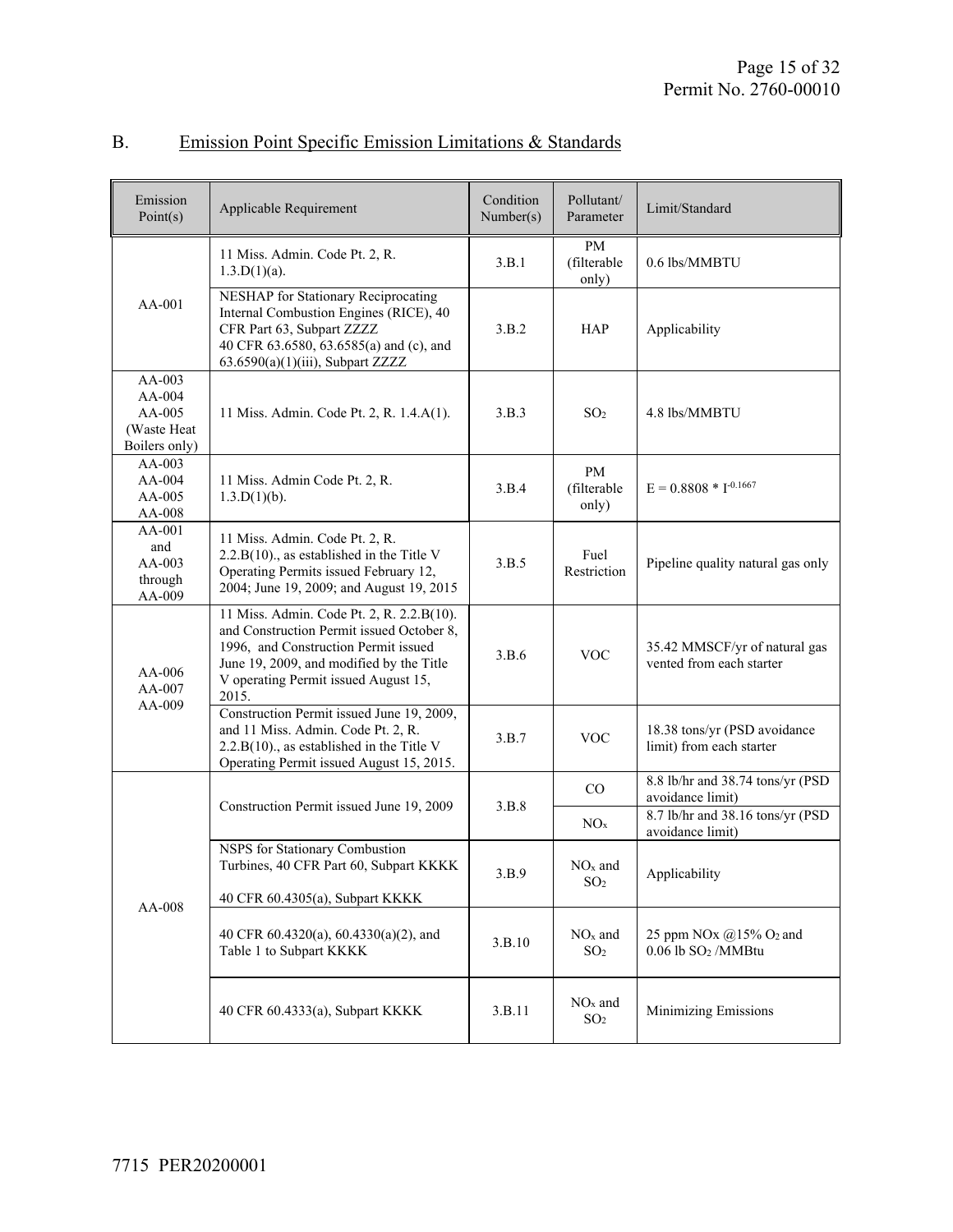3.B.1 For Emission Point AA-001, the maximum permissible emission of ash and/or particulate matter from fossil fuel burning installations of less than 10 million BTU per hour heat input shall not exceed 0.6 pounds per million BTU per hour heat input.

(Ref.: 11 Miss. Admin. Code Pt. 2, R. 1.3.D(1)(a).)

3.B.2 For Emission Point AA-001, the permittee is subject to the National Emission Standards for Hazardous Air Pollutants for Stationary Reciprocating Internal Combustion Engines (RICE), 40 CFR Part 63, Subpart ZZZZ, and the General Provisions of 40 CFR 63, Subpart A.

Emission Point AA-001 is an existing non-emergency spark ignition (SI) RICE with a site rating of less than 500 brake HP located at an area source of HAP emissions and as such is required to meet the operational requirements of 40 CFR Part 63, Subpart ZZZZ and the General Provisions in Subpart A.

(Ref.: 40 CFR 63.6580, 63.6585(a) and (c), 63.6590(a)(1)(iii), Subpart ZZZZ)

3.B.3 For Emission Points AA-003, AA-004, and AA-005 (waste heat boilers only), the maximum discharge of sulfur oxides from any fuel burning installation in which the fuel is burned primarily to produce heat or power by indirect heat transfer shall not exceed 4.8 pounds (measured as sulfur dioxide) per million BTU heat input.

(Ref.: 11 Miss. Admin. Code Pt. 2, R. 1.4.A(1).)

3.B.4 For Emission Points AA-003, AA-004, AA-005 and AA-008, the maximum permissible particulate matter emissions from fossil fuel burning installations equal to or greater than 10 million BTU per hour heat input but less than 10,000 million BTU per hour heat input shall not exceed an emission rate as determined by the relationship:

$$
E = 0.8808 * I^{-0.1667}
$$

where E is the emission rate in pounds per million BTU per hour heat input and I is the heat input in millions of BTU per hour.

(Ref.: 11 Miss. Admin Code Pt. 2, R. 1.3.D(1)(b).)

3.B.5 For Emission Points AA-001 and AA-003 through AA-009, the permittee shall combust only pipeline quality natural gas only.

(Ref.: 11 Miss. Admin. Code Pt. 2, R. 2.2.B(10)., as established in the Title V Operating Permits issued February 12, 2004; June 19, 2009; and August 19, 2015)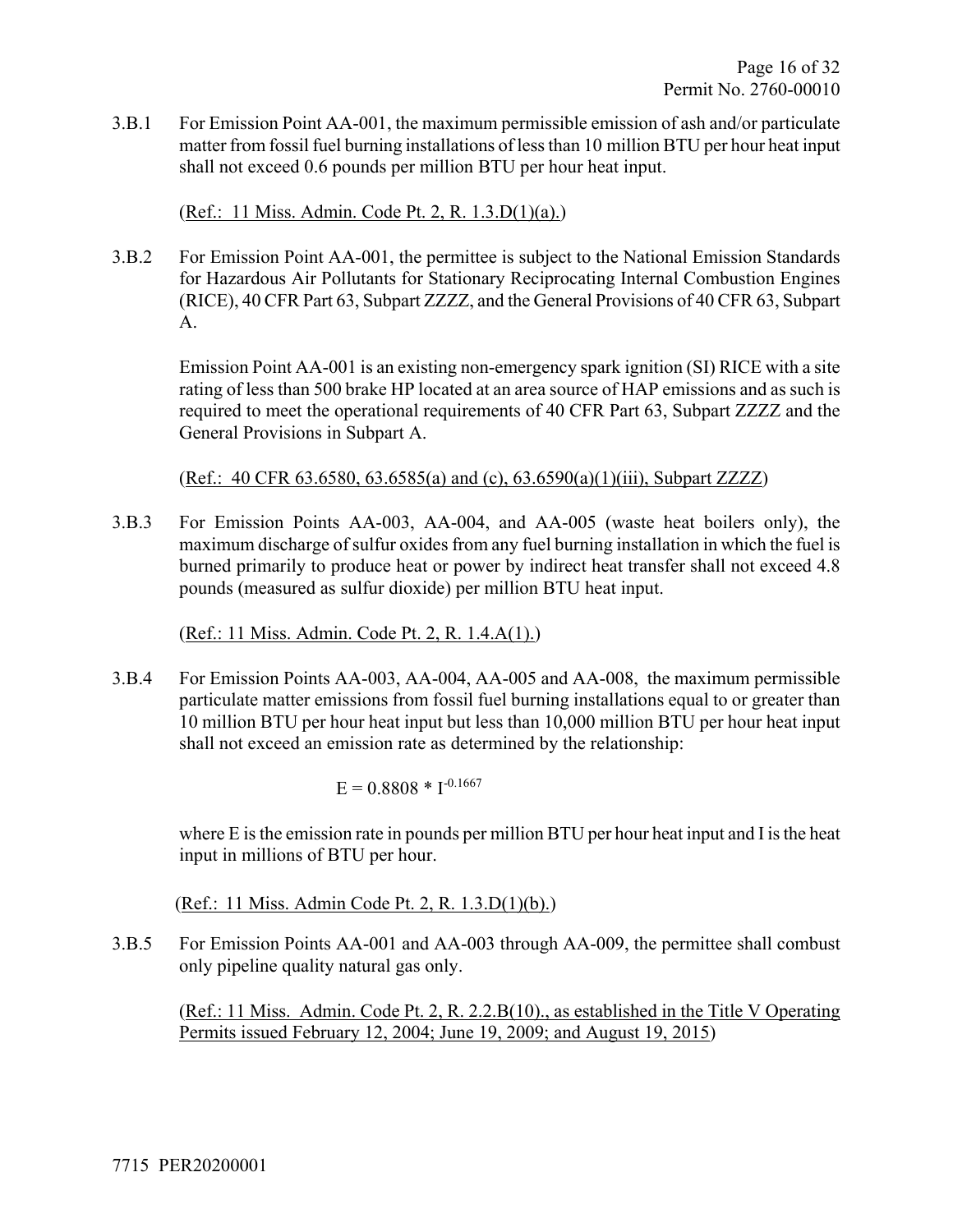3.B.6 For Emission Points AA-006, AA-007, and AA-009, the permittee shall limit total annual natural gas venting from each starter to 35.42 MMSCF.

(Ref.: 11 Miss. Admin. Code Pt. 2, R. 2.2.B(10)., as established in the Title V Operating Permit issued June 19, 2009 and August 19, 2015)

3.B.7 For Emission Points AA-006, AA-007, and AA-009, the permittee shall limit VOC emissions to less than 18.38 tons/yr from each source.

(Ref.: Construction Permit issued June 19, 2009, and modified by the Title V operating Permit issued August 15, 2015)

3.B.8 For Emission Point AA-008, the permittee shall limit CO emissions to less than 8.8 lb/hr and 38.74 tons/yr and shall limit NOx emissions to less than 8.7 lb/hr and 38.16 tons/yr.

#### (Ref.: Construction Permit issued June 19, 2009)

3.B.9 For Emission Point AA-008, the permittee is subject to the Standards of Performance for Stationary Combustion Turbines, 40 CFR 60, Subpart KKKK. The combustion turbine qualifies as a stationary combustion turbine with a heat input at peak load equal to or greater than 10.7 gigajoules (10 MMBtu) per hour, based on the higher heating value of the fuel, which commenced modification after February 18, 2005.

#### (Ref.: 40 CFR 60.4300 and 60.4305(a), Subpart KKKK)

3.B.10 For Emission Point AA-008, the permittee shall not exceed a Nitrogen Oxides (NOx) emission rate of 25 ppm at 15% O2 and shall not burn any fuel which contains total potential sulfur emissions in excess of 0.060 lb SO2/MMBtu (20 grains S/100 scf).

(Ref.: 40 CFR 60.4320(a), 40 CFR 60.4330(a)(2) and Table 1 of Subpart KKKK)

3.B.11 For Emission Point AA-008, the permittee shall operate and maintain the stationary combustion turbine, air pollution control equipment, and monitoring equipment in a manner consistent with good air pollution control practices for minimizing emissions at all times including during startup, shutdown, and malfunction.

(Ref.: 40 CFR 60.4333(a), Subpart KKKK)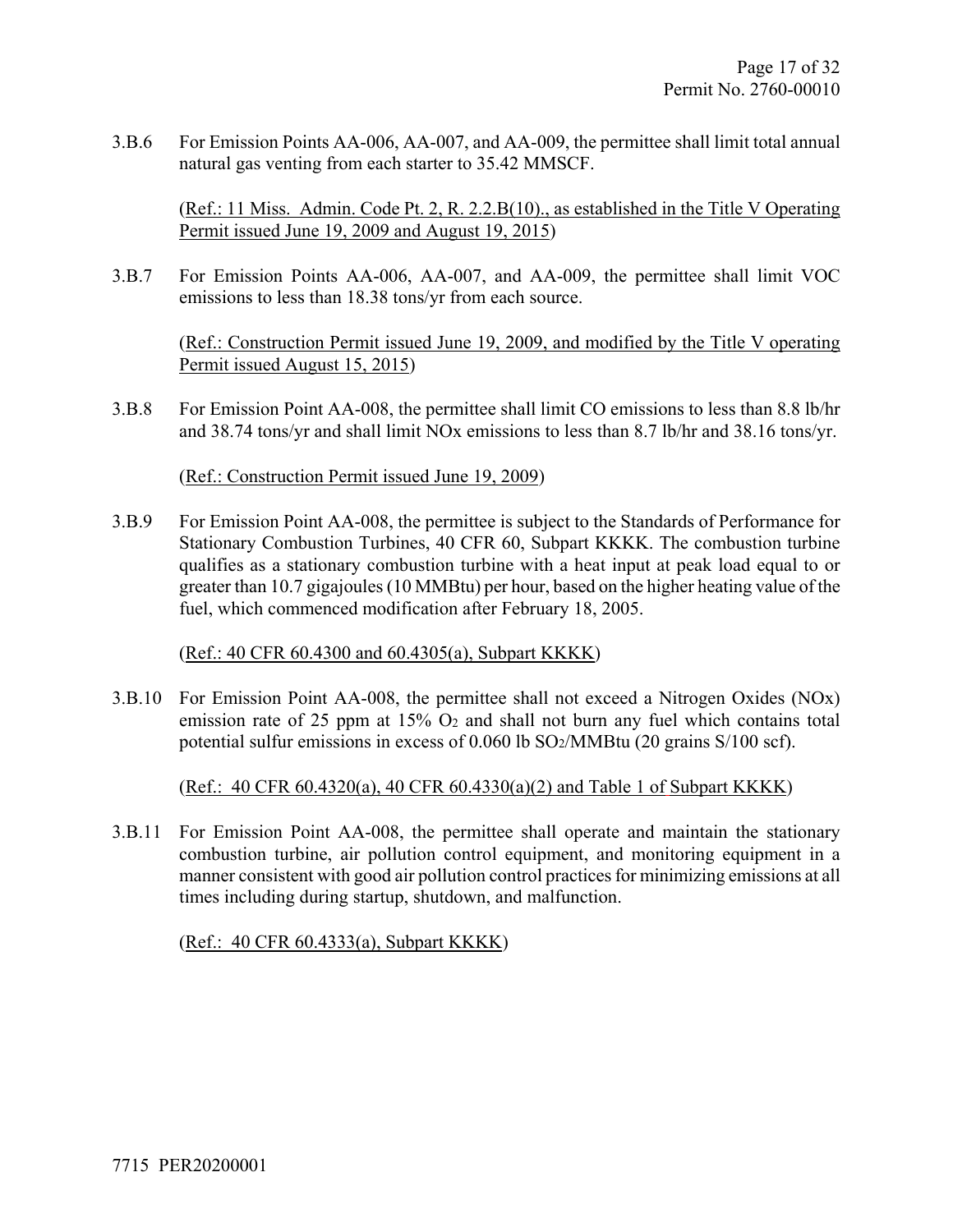| Applicable Requirement                                     | Condition<br>Number(s) | Pollutant/<br>Parameter | Limit/Standard |
|------------------------------------------------------------|------------------------|-------------------------|----------------|
| 11 Miss. Admin. Code Pt. 2, R.<br>3.C.1<br>$1.3.D(1)(a)$ . |                        | PM                      | 0.6 lbs/MMBTU  |
| 11 Miss. Admin. Code Pt. 2, R.<br>$1.4.A(1)$ .             | 3.C.2                  | SO <sub>2</sub>         | 4.8 lbs/MMBTU  |

#### C. Insignificant and Trivial Activity Emission Limitations & Standards

3.C.1 The maximum permissible emission of ash and/or particulate matter from fossil fuel burning installations of less than 10 million BTU per hour heat input shall not exceed 0.6 pounds per million BTU per hour heat input.

(Ref.: 11 Miss. Admin. Code Pt. 2, R. 1.3.D(1)(a).)

3.C.2 The maximum discharge of sulfur oxides from any fuel burning installation in which the fuel is burned primarily to produce heat or power by indirect heat transfer shall not exceed 4.8 pounds (measured as sulfur dioxide) per million BTU heat input.

(Ref.: 11 Miss. Admin. Code Pt. 2, R. 1.4.A(1).)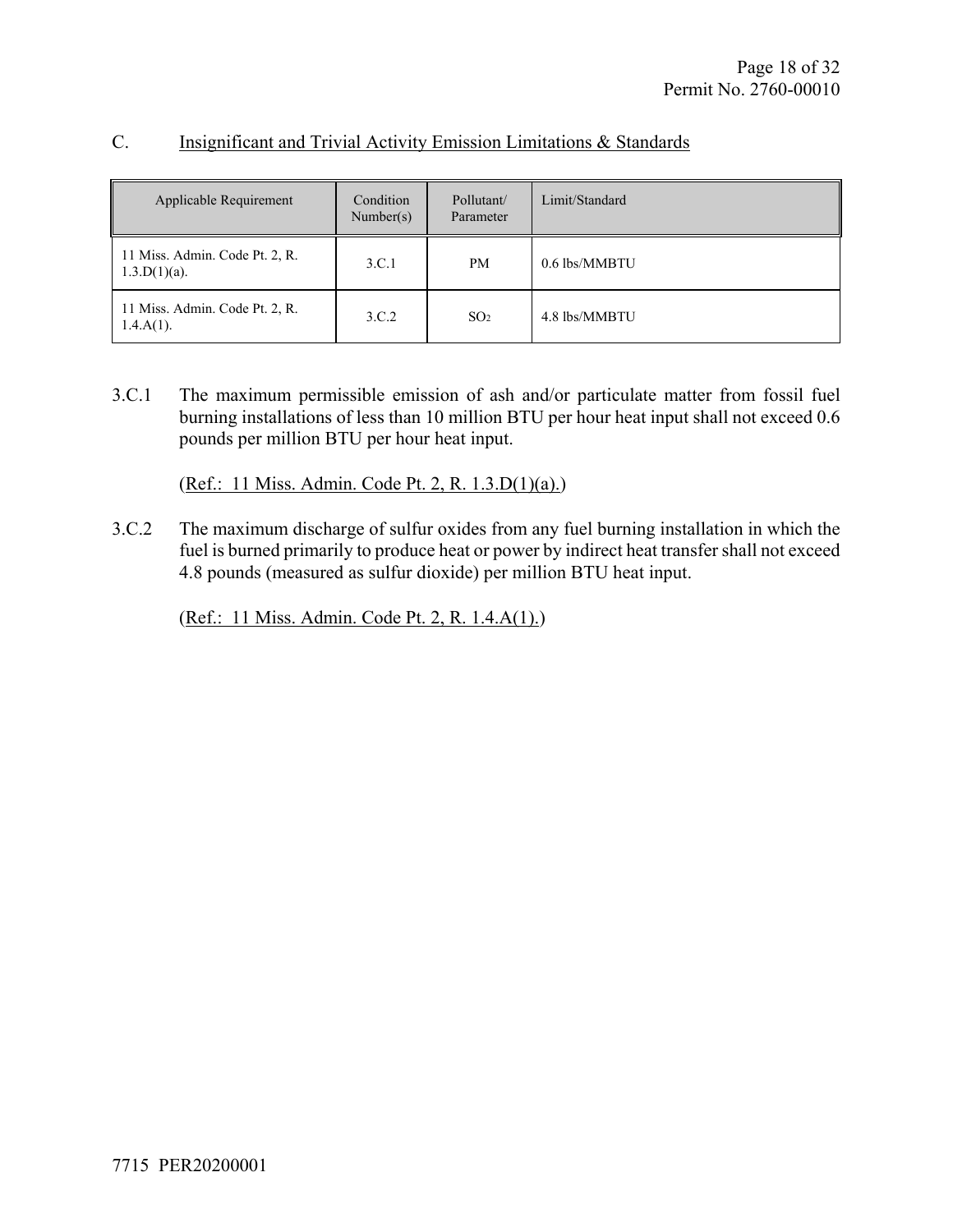#### D. Work Practice Standards

| Emission<br>Point(s) | Applicable Requirement                                                                             | Condition<br>Number(s) | Pollutant/<br>Parameter | Limit/Standard                  |
|----------------------|----------------------------------------------------------------------------------------------------|------------------------|-------------------------|---------------------------------|
| $AA-001$             | 40 CFR 63.6603(a); 63.6625(j); and<br>Item 10 and Footnotes 1 and 2 of<br>Table 2d of Subpart ZZZZ | 3.D.1                  | <b>HAP</b>              | Maintenance Requirements        |
|                      | 40 CFR $63.6640(a)$ , Subpart ZZZZ                                                                 | 3.D.2                  |                         | Continuous Compliance           |
|                      | 40 CFR $63.6625(e)(8)$ and Item 9 of<br>Table 6 of Subpart ZZZZ                                    | 3.D.3                  |                         | <b>Operating Requirements</b>   |
|                      | 40 CFR 63.6625(h), Subpart ZZZZ                                                                    | 3.D.4                  |                         | Minimizing Emissions            |
|                      | 40 CFR $63.6605(a)$ and (b), Subpart<br>7.7.7.7.                                                   | 3.D.5                  |                         | General Compliance Requirements |

3.D.1 For Emission Point AA-001, the permittee shall comply with the following requirements:

- (a) Change oil and filter every 1,440 hours of operation or annually, whichever comes first, or perform an oil analysis at the same frequency in order to extend the oil change requirement. If the permittee chooses to use an oil analysis in an effort to extend the oil/filter change requirement, the results of the analysis must verify the oil still meets the limits contained in  $(1)$ – $(3)$  below. If any of these limits are exceeded, the oil must be changed within two business days of receiving the results of the analysis. If the engine is not in operation when the results are received, the oil must be changed within two business days or before commencing operation, whichever is later. The oil analysis program must be included in the engine's maintenance plan required by Condition 3.D.3;
	- (1) The Total Acid Number increases by more than 3.0 milligrams of potassium hydroxide (KOH) per gram from the Total Acid Number when new.
	- (2) The viscosity of the oil has changed by more than 20 percent from the viscosity of the oil when new.
	- (3) The percent water content (by volume) is greater than 0.5.
- (b) Inspect air cleaner every 1,440 hours of operation or annually, whichever comes first, and replace as necessary.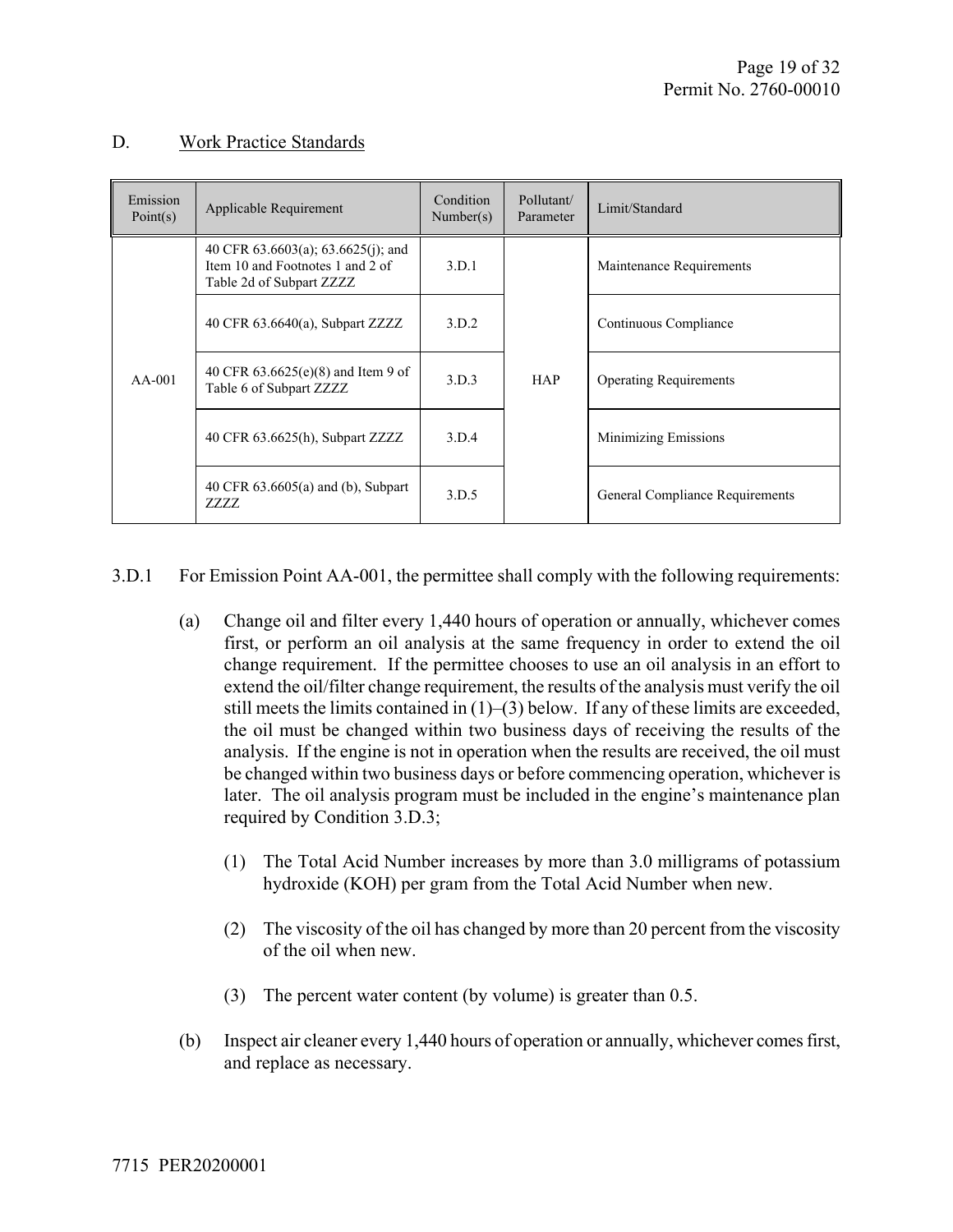(c) Inspect all hoses and belts every 1,440 hours of operation or annually, whichever comes first, and replace as necessary.

(Ref.: 40 CFR 63.6603(a); 63.6625(j); 63.6640(a); and Item 10 and Footnotes 1 and 2 of Table 2d of Subpart ZZZZ)

3.D.2 For Emission Point AA-001, the permittee shall demonstrate continuous compliance with the operating requirements in Condition 3.D.1. according to the methods in Condition 3.D.3.

(Ref.: 40 CFR 63.63.6640(a), Subpart ZZZZ)

3.D.3 For Emission Point AA-001, the permittee shall operate and maintain the engine according to the manufacturer's emission-related written instructions or develop your own maintenance plan which must provide to the extent practicable for the maintenance and operation of the engine in a manner consistent with good air pollution control practices for minimizing emissions.

(Ref.: 40 CFR 63.6625(e)(8) and Item 9 of Table 6 of Subpart ZZZZ)

3.D.4 For Emission Point AA-001, the permittee shall minimize the engine's time spent at idle during startup and minimize the engine's startup time to a period needed for appropriate and safe loading of the engine, not to exceed 30 minutes.

(Ref.: 40 CFR 63.6625(h), Subpart ZZZZ)

3.D.5 For Emission Point AA-001, the permittee shall, at all times, be in compliance with the applicable requirements of 40 CFR Part 63, Subpart ZZZZ, and operate and maintain the engine, including associated air pollution control equipment and monitoring equipment, in a manner consistent with safety and good air pollution control practices for minimizing emissions. The general duty to minimize emissions does not require the permittee to make any further efforts to reduce emissions if levels required by this standard have been achieved. Determination of whether such operation and maintenance procedures are being used will be based on information available to the DEQ which may include, but is not limited to, monitoring results, review of operation and maintenance procedures, review of operation and maintenance records, and inspection of the source.

(Ref.: 40 CFR 63.6605(a) and (b), Subpart ZZZZ)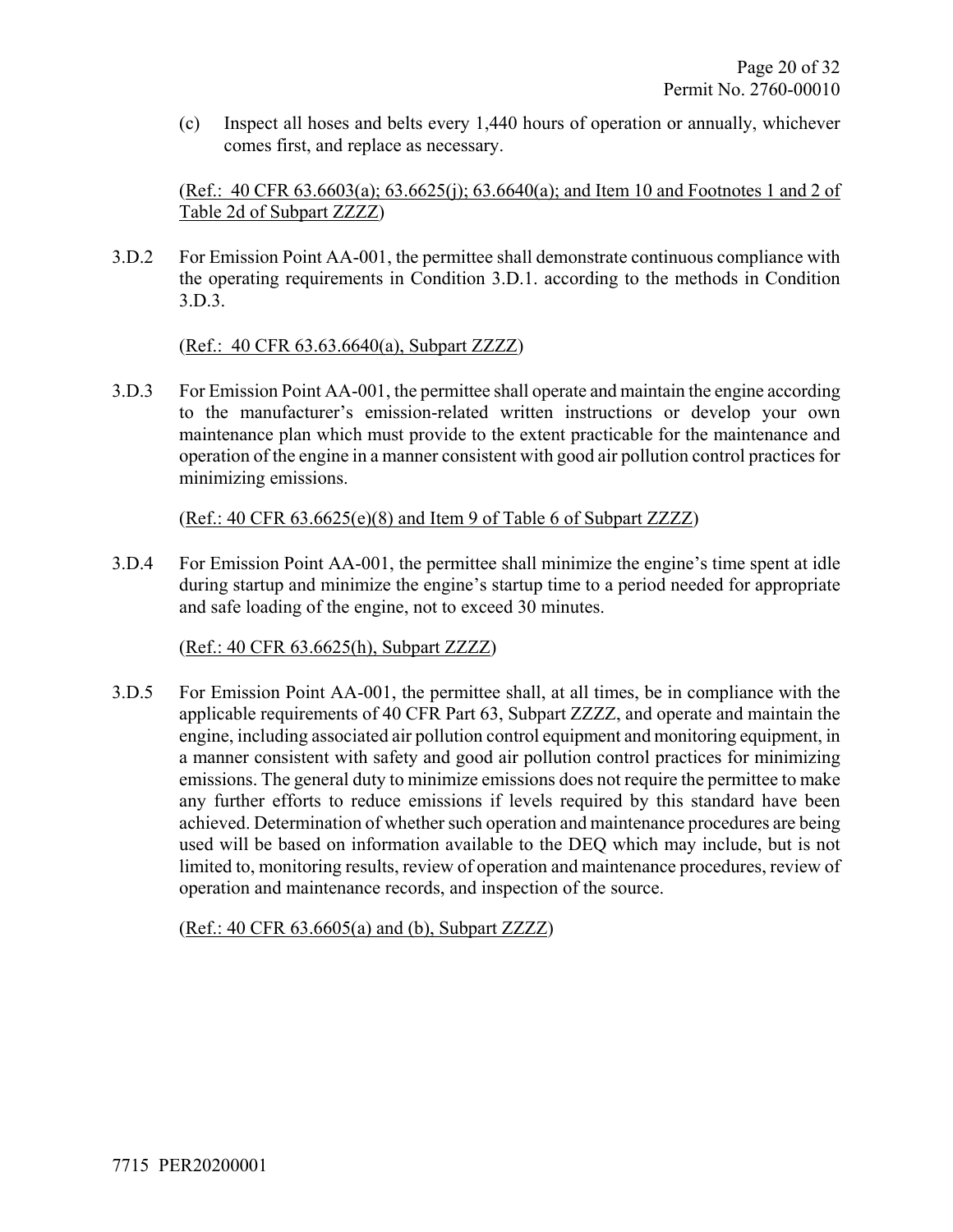### SECTION 4. COMPLIANCE SCHEDULE

- 4.1 Unless otherwise specified herein, the permittee shall be in compliance with all requirements contained herein upon issuance of this permit.
- 4.2 Except as otherwise specified herein, the permittee shall submit to the Permit Board and to the Administrator of EPA Region IV a certification of compliance with permit terms and conditions, including emission limitations, standards, or work practices, by January 31 for the preceding calendar year. Each compliance certification shall include the following:
	- (a) the identification of each term or condition of the permit that is the basis of the certification;
	- (b) the compliance status;
	- (c) whether compliance was continuous or intermittent;
	- (d) the method(s) used for determining the compliance status of the source, currently and over the applicable reporting period;
	- (e) such other facts as may be specified as pertinent in specific conditions elsewhere in this permit.

(Ref.: 11 Miss. Admin. Code Pt. 2, R. 6.3.C(5)(a), (c), & (d).)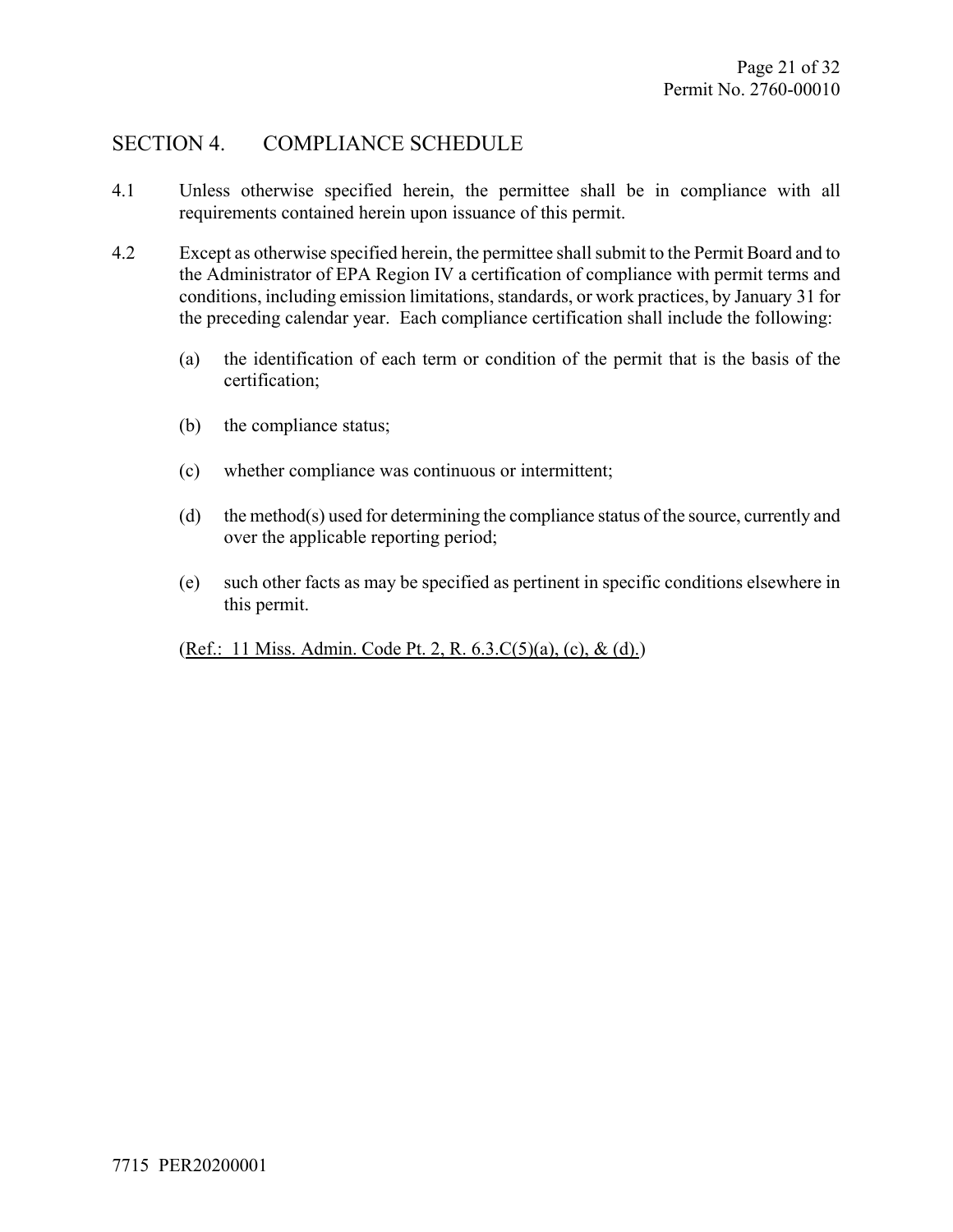### SECTION 5. MONITORING, RECORDKEEPING & REPORTING REQUIREMENTS

#### A. General Monitoring, Recordkeeping and Reporting Requirements

5.A.1 The permittee shall install, maintain, and operate equipment and/or institute procedures as necessary to perform the monitoring and recordkeeping specified below.

#### (Ref.: 11 Miss. Admin. Code Pt. 2, R. 6.3.A(3).)

- 5.A.2 In addition to the recordkeeping specified below, the permittee shall include with all records of required monitoring information the following:
	- (a) the date, place as defined in the permit, and time of sampling or measurements;
	- (b) the date(s) analyses were performed;
	- (c) the company or entity that performed the analyses;
	- (d) the analytical techniques or methods used;
	- (e) the results of such analyses; and
	- (f) the operating conditions existing at the time of sampling or measurement.

(Ref.: 11 Miss. Admin. Code Pt. 2, R. 6.3.A(3)(b)(1).)

5.A.3 Except where a longer duration is specified in an applicable requirement, the permittee shall retain records of all required monitoring data and support information for a period of at least five (5) years from the date of the monitoring sample, measurement, report, or application. Support information includes all calibration and maintenance records, all original strip-chart recordings for continuous monitoring instrumentation, and copies of all reports required by the permit.

(Ref.: 11 Miss. Admin. Code Pt. 2, R. 6.3.A(3)(b)(2).)

5.A.4 Except as otherwise specified herein, the permittee shall submit reports of any required monitoring by July 31 and January 31 for the preceding six-month period. All instances of deviations from permit requirements must be clearly identified in such reports and all required reports must be certified by a responsible official consistent with 11 Miss. Admin. Code Pt. 2, R. 6.2.E.

(Ref.: 11 Miss. Admin. Code Pt. 2, R. 6.3.A(3)(c)(1).)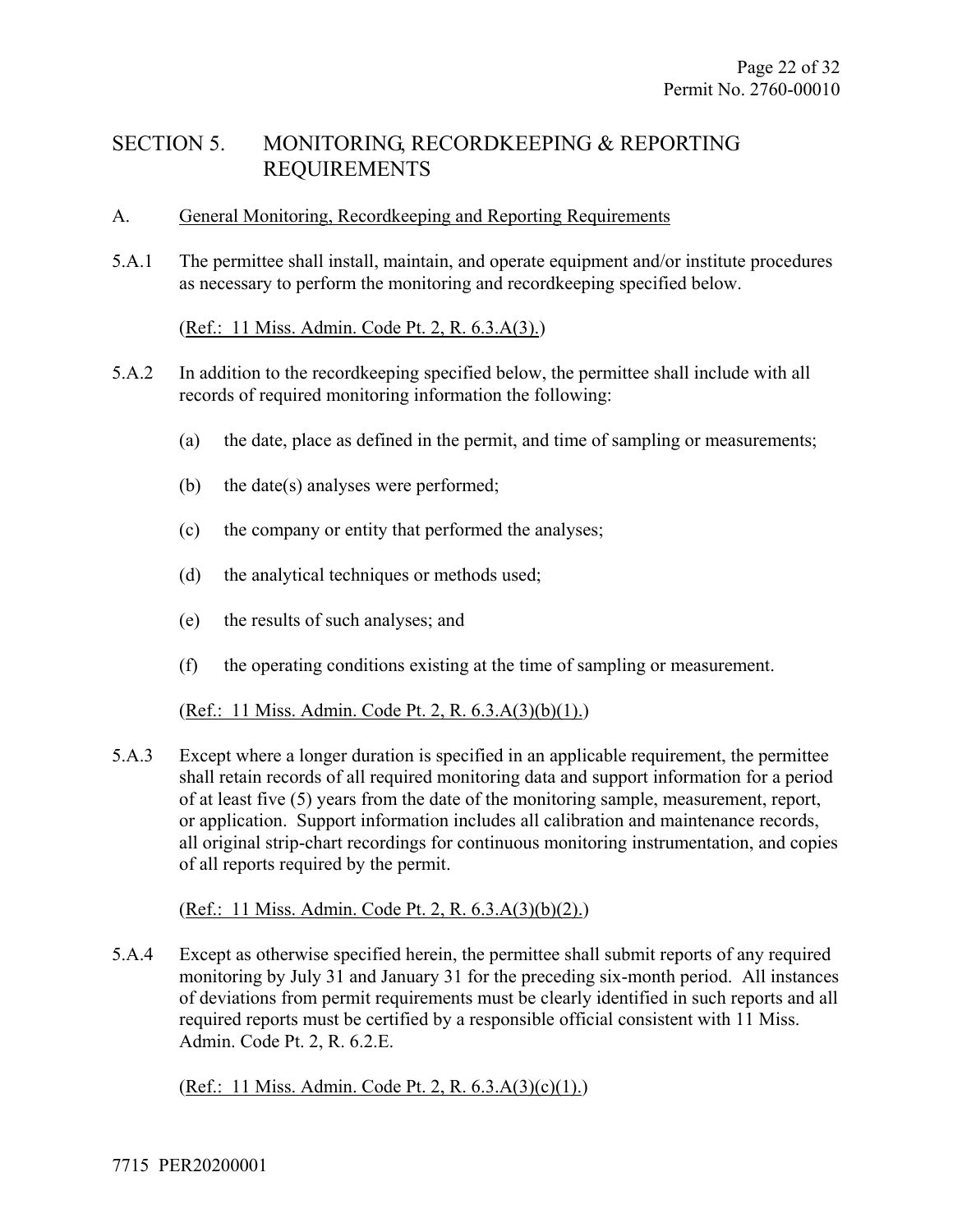5.A.5 Except as otherwise specified herein, the permittee shall report all deviations from permit requirements, including those attributable to upsets, the probable cause of such deviations, and any corrective actions or preventive measures taken. Said report shall be made within five (5) working days of the time the deviation began.

(Ref.: 11 Miss. Admin. Code Pt. 2, R. 6.3.A(3)(c)(2).)

5.A.6 Except as otherwise specified herein, the permittee shall perform emissions sampling and analysis in accordance with EPA Test Methods and with any continuous emission monitoring requirements, if applicable. All test methods shall be those versions or their equivalents approved by the DEQ and the EPA.

(Ref.: 11 Miss. Admin. Code Pt. 2, R. 6.3.A(3).)

5.A.7 The permittee shall maintain records of any alterations, additions, or changes in equipment or operation.

(Ref.: 11 Miss. Admin. Code Pt. 2, R. 6.3.A(3).)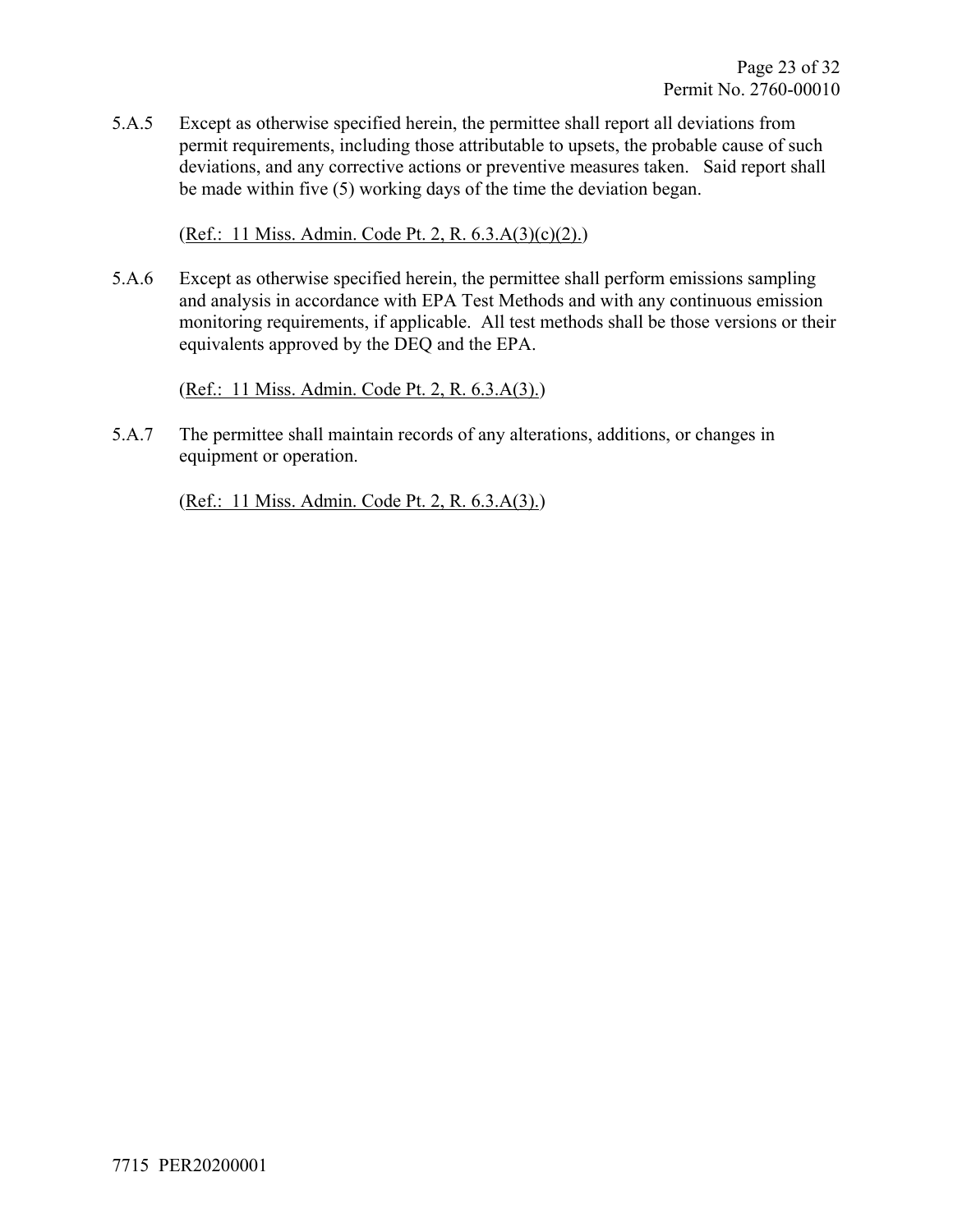| Emission<br>Point $(s)$                            | Applicable Requirement                                                                                 | Condition<br>Number | Pollutant /<br>Parameter<br>Monitored | Monitoring/Recordkeeping Requirement                      |
|----------------------------------------------------|--------------------------------------------------------------------------------------------------------|---------------------|---------------------------------------|-----------------------------------------------------------|
| $AA-001$                                           | 40 CFR $63.6655(a)(1)$ , (2), and (5),<br>$63.6655(e)(2)$ , and $63.6660$ , Subpart<br>7.7.7.7.        | 5.B.1               | <b>HAP</b>                            | General recordkeeping                                     |
| $AA-001$<br>and<br>$AA-003$<br>through<br>$AA-009$ | 11 Miss. Admin. Code Pt. 2, R.<br>6.3.A(3)(a)(2)                                                       | 5.B.2               | Fuel type                             | Monitor type of fuel combusted                            |
| $AA-006$<br>$AA-007$<br>$AA-009$                   | 11 Miss. Admin. Code Pt. 2, R.<br>6.3.A(3)(a)(2)                                                       | 5.B.3               | <b>VOC</b>                            | Monitor volume of gas vented by each<br>starter           |
| $AA-006$<br>$AA-007$<br>$AA-009$                   | 11 Miss. Admin. Code Pt. 2, R.<br>6.3.A(3)(a)(2)                                                       | 5.B.4               | <b>VOC</b>                            | Monitor quality of gas, including VOC<br>content.         |
| $AA-008$                                           | 11 Miss. Admin. Code Pt. 2, R.<br>6.3.A(3)(a)(2)                                                       | 5.B.5               | NOx<br>CO                             | Conduct NO <sub>x</sub> and CO performance stack<br>tests |
| $AA-008$                                           | 40 CFR 60.4340(a), Subpart KKKK                                                                        | 5.B.6               | NO <sub>x</sub>                       | Conduct NO <sub>x</sub> performance stack tests           |
| $AA-008$                                           | 40 CFR 60.4360 and 60.4365(a),<br>Subpart KKKK and<br>11 Miss. Admin. Code Pt. 2, R.<br>6.3.A(3)(a)(2) | 5.B.7               | Fuel<br>Content                       | <b>Fuel Records</b>                                       |

#### B. Specific Monitoring and Recordkeeping Requirements

- 5.B.1 For Emission Point AA-001, the permittee shall keep the following records:
	- (a) A copy of each notification and report submitted to comply with 40 CFR 63, Subpart ZZZZ.
	- (b) Records of the occurrence and duration of each malfunction of the engine.
	- (c) Records of actions taken during periods of malfunction to minimize emissions, including corrective actions to restore a malfunctioning engine to its normal manner of operation.
	- (d) Records of maintenance conducted on the engine to demonstrate the engine was operated and maintained in accordance with the maintenance plan.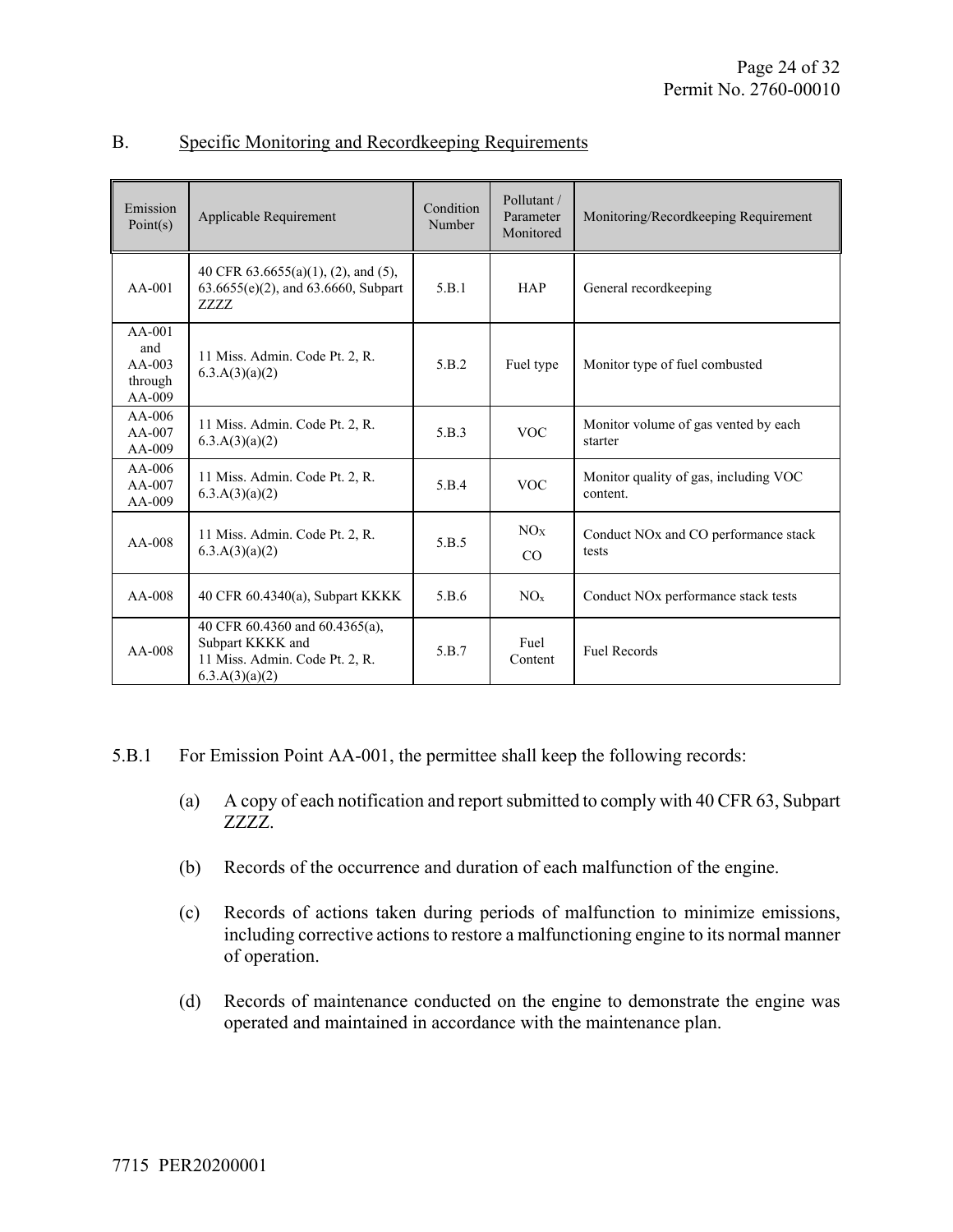All records shall be in a form suitable and ready for expeditious review for a period of five (5) years after each occurrence, measurement, maintenance, corrective action, report or record. These records may be kept in an electronic or hard copy format.

 $(Ref.: 40 CFR 63.6655(a)(1), (2), and (5), 63.6655(e)(2), and 63.6660, Subpart ZZZZ)$ 

5.B.2 For Emission Points AA-001 and AA-003 through AA-009, the permittee shall monitor and maintain monthly records of the type of fuel combusted for each source.

(Ref.: 11 Miss. Admin. Code Pt. 2, R. 6.3.A(3)(a)(2))

5.B.3 For Emission Points AA-006, AA-007, and AA-009, the permittee shall calculate and record the actual volume gas vented for each natural gas starter on a monthly basis and for each rolling, consecutive 12-month period. The records shall be maintained in accordance with Condition 5.A.3.

(Ref.: 11 Miss. Admin. Code Pt. 2, R. 6.3.A.(3)(a)(2))

5.B.4 For Emission Points AA-006, AA-007, and AA-009, the facility shall monitor the type and quality of start gas used on a quarterly basis. The start gas shall be sampled annually and analyzed for total VOC content and reported as weight percent. These records shall be maintained in accordance with Condition 5.A.3.

(Ref.: 11 Miss. Admin. Code Pt. 2, R. 6.3.A.(3)(a)(2))

5.B.5 For Emission Point AA-008, the permittee shall demonstrate compliance with the NOX and CO emissions limitations specified in Condition 3.B.8 by performing stack testing in accordance with EPA Reference Methods 1 and 2, Method 7E or 20 for NOX, and Method 10 for CO. The stack tests shall be performed every 5 years, not to exceed 61 months from the previous test. The testing required by this condition may coincide with the testing required by Condition 5.B.6.

(Ref.: 11 Miss. Admin. Code Pt. 2, R. 6.3.A.(3)(a)(2))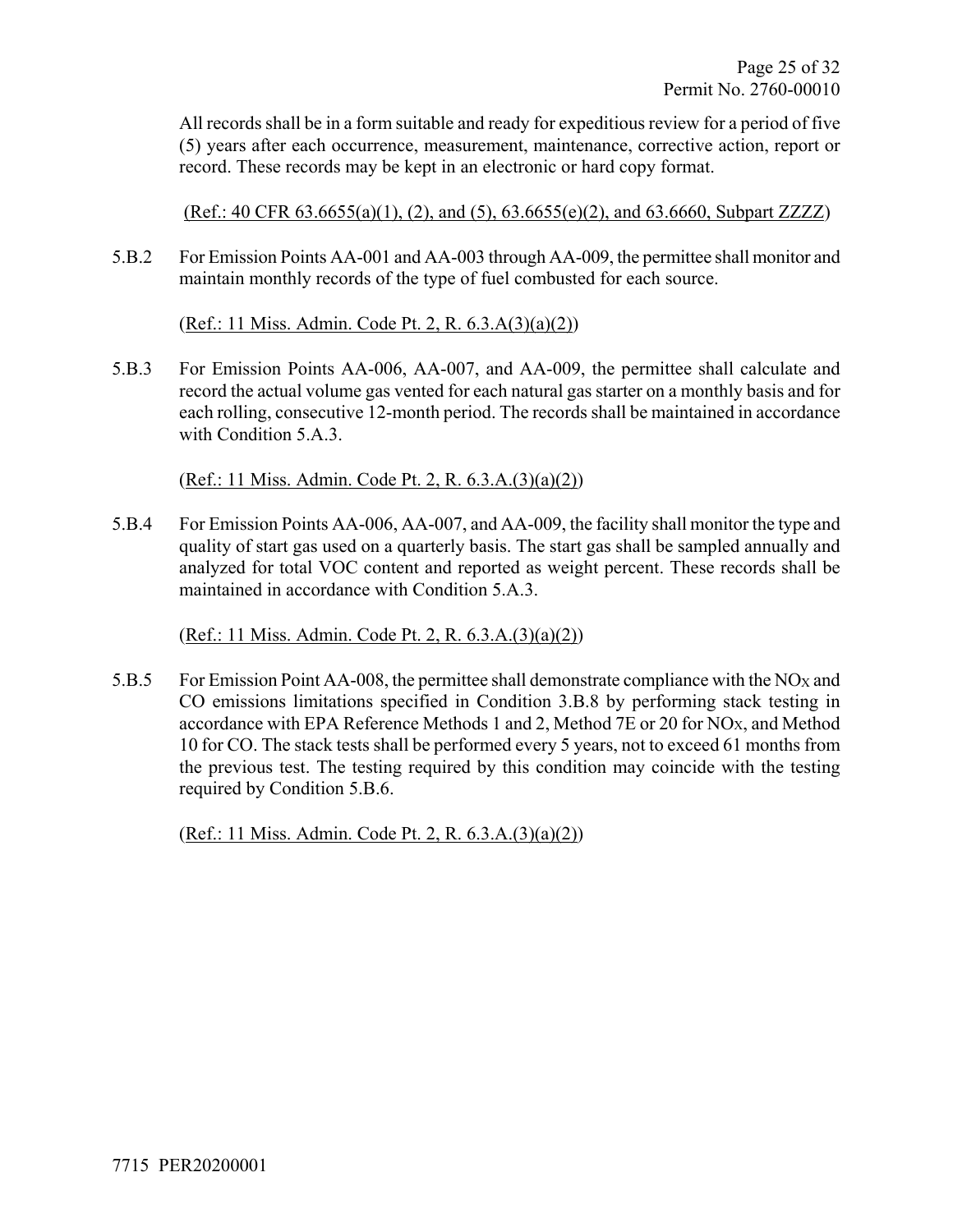5.B.6 For Emission Point AA-008, the permittee shall perform annual (no more than 14 months following the previous performance test) performance tests in accordance with 40 CFR 60.4400 to demonstrate continuous compliance with the 25 ppmvd at 15% O2 Nitrogen Oxides (NOx) emission limitation specified in Condition 3.B.10. If the NOx emission result from the performance test is less than or equal to 75 percent of the NOx emission limit for the turbine, the permittee may reduce the frequency of subsequent performance tests to once every 2 years (no more than 26 calendar months following the previous performance test). If the results of any subsequent performance test exceed 75 percent of the NOx emission limit for the turbine, annual performance tests must be resumed.

#### (Ref.: 40 CFR 60.4340(a), Subpart KKKK and 11 Miss. Admin. Code Pt. 2, R.  $6.3.A.(3)(a)(2))$

5.B.7 For Emission Point AA-008, the permittee shall maintain on site the natural gas quality characteristics in a current, valid purchase contract, tariff sheet or transportation contract for the natural gas, specifying that the maximum total sulfur content of the fuel is 20.0 grains/100 scf (338 ppmv) or less and is either composed of at least 70% methane by volume or has a gross calorific value between 950 and 1,100 Btu/scf. The permittee shall make a copy of the current, valid tariff sheet available upon request by DEQ personnel and maintain this data in accordance with Condition 5.A.3.

(Ref: 40 CFR 60.4360 and 60.4365(a), Subpart KKKK and 11 Miss. Admin. Code Pt. 2, R.  $6.3.A(3)(a)(2)$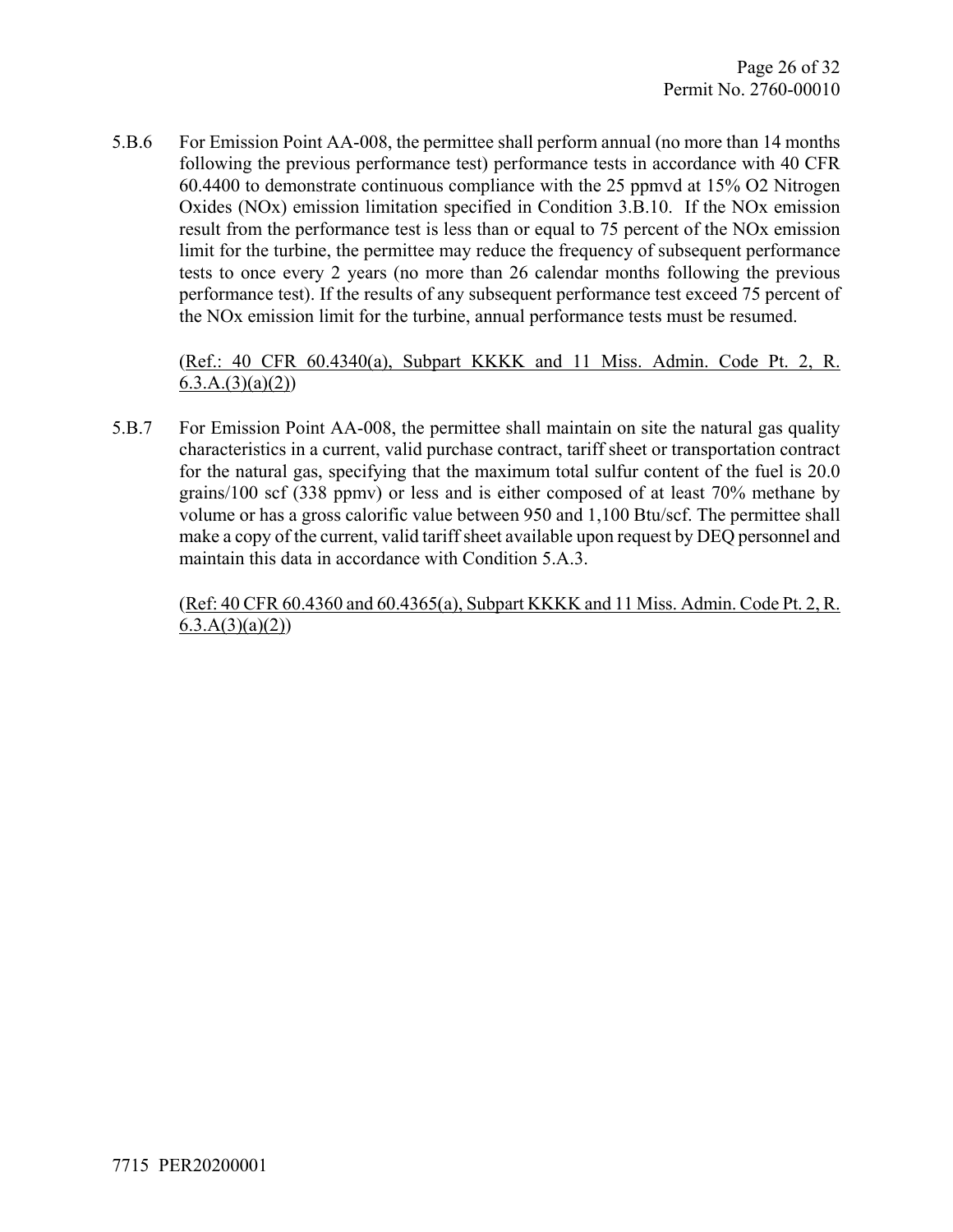| Emission<br>Point $(s)$                                  | Applicable Requirement                                                                   | Condition<br>Number | Pollutant/<br>Parameter<br>Monitored | <b>Reporting Requirement</b>                               |
|----------------------------------------------------------|------------------------------------------------------------------------------------------|---------------------|--------------------------------------|------------------------------------------------------------|
| $AA-001$                                                 | 40 CFR 63.6640(b) and 63.6650(a)-<br>(d) and (f), Subpart $ZZZZ$                         | 5.C.1               | <b>HAP</b>                           | Submit deviations                                          |
| $AA-001$<br>$AA-003$<br>$AA-004$<br>$AA-005$<br>$AA-009$ | 11 Miss. Admin. Code Pt. 2, R.<br>6.3.A.(3)(c)(1)                                        | 5.C.2               | Fuel                                 | Submit semiannual reports                                  |
| $AA-006$<br>$AA-007$<br>$AA-009$                         | 11 Miss. Admin. Code Pt. 2, R.<br>6.3.A.(3)(c)                                           | 5.C.3               | <b>Start Gas</b><br>Volume           | Submit semiannual reports                                  |
|                                                          | 11 Miss. Admin. Code Pt. 2, R.<br>6.3.A.(3)(c)                                           | 5.C.4               | <b>Start Gas</b><br>Quality          | Submit semiannual reports                                  |
| $AA-008$                                                 | 11 Miss. Admin. Code Pt. 2, R.<br>6.3.A(3)(a)(2)                                         | 5.C.5               | Fuel                                 | Submit semiannual reports                                  |
|                                                          | 40 CFR 60.4375(b), Subpart KKKK<br>and 11 Miss. Admin. Code Pt. 2, R.<br>6.3.A(3)(a)(2)) | 5.C.6               | NO <sub>x</sub> and<br>CO            | Submit stack test notifications, protocols,<br>and results |

#### C. Specific Reporting Requirements

- 5.C.1 For Emission Point AA-001, the permittee shall report each instance in which each applicable operating limitation in Condition 3.D.1 was not met in accordance with Condition 5.A.4. These deviations shall be reported according to the following requirements:
	- (a) If there were no deviations from any applicable emission limitations or operating limitations, a statement shall be included that there were no deviations from the emission limitations or operating limitations during the reporting period; or
	- (b) If there was a deviation from any emission limitation or operating limitation during the reporting period, then the compliance report shall contain the following information:
		- (1) Company name and address.
		- (2) Statement by a responsible official, with that official's name, title, and signature, certifying the accuracy of the content of the report.
		- (3) Date of report and beginning and ending dates of the reporting period.
		- (4) The total operating time of the stationary RICE at which the deviation occurred during the reporting period.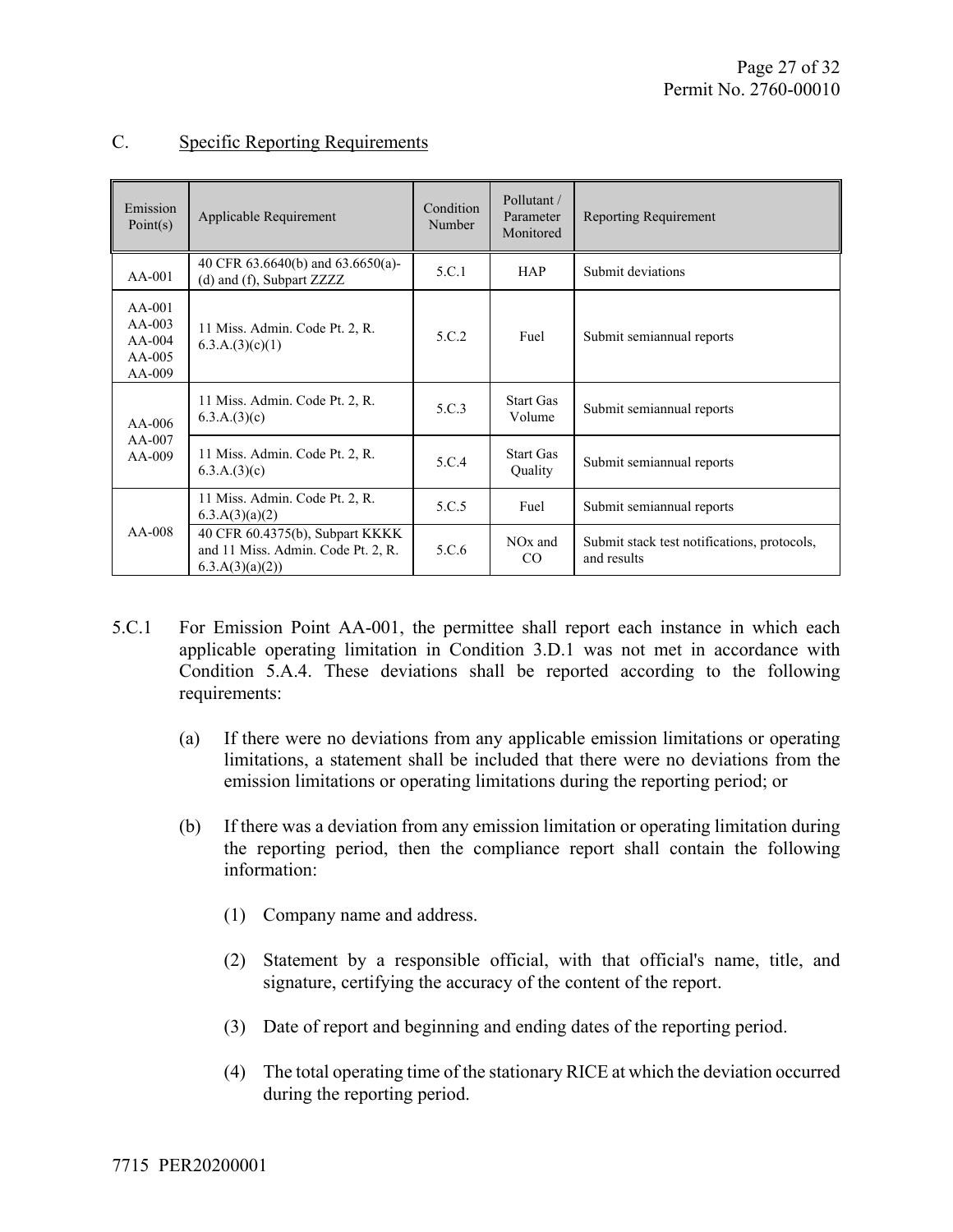- (5) Information on the number, duration, and cause of deviations (including unknown cause, if applicable), as applicable, and the corrective action taken.
- (c) If there was a malfunction during the reporting period, the compliance report shall include the number, duration, and a brief description for each type of malfunction which occurred during the reporting period and which caused or may have caused any applicable emission limitation to be exceeded. The report shall also include a description of actions taken by the permittee during a malfunction of an affected source to minimize emissions, including actions taken to correct a malfunction.

(Ref.: 40 CFR Part 63.6640(b) and 63.6650(a) through (d) and (f), Subpart ZZZZ)

5.C.2 For Emission Points AA-001, AA-003, AA-004, AA-005, and AA-009, the permittee shall submit fuel usage reports summarizing the type and the quantity of fuel used in accordance with Condition 5.A.4.

(Ref.: 11 Miss. Admin. Code Pt. 2, R. 6.3.A.(3)(c)(1))

5.C.3 For Emission Points AA-006, AA-007, and AA-009, the permittee shall submit semiannual reports of the actual volume of natural gas vented monthly and on a 12 monthly rolling total basis. The reports must be submitted in accordance with Condition 5.A.4.

(Ref.: 11 Miss. Admin. Code Pt. 2, R. 6.3.A.(3)(c)(1))

5.C.4 For Emission Points AA-006, AA-007, and AA-009, the permittee shall submit semiannual reports summarizing the monitoring of the starter gas quality and the results of the annual sampling of the starter gas for VOC content. The reports must be submitted in accordance with Condition 5.A.4.

(Ref.: 11 Miss. Admin. Code Pt. 2, R. 6.3.A.(3)(c)(1))

5.C.5 For Emission Point AA-008, the permittee must submit a written report of the results of the performance tests required in Conditions 5.B.5 and 5.B.6 before the close of business on the 60th day following the completion of the performance test.

For all required testing, the permittee shall submit a written test protocol at least thirty (30) days prior to the intended test date(s) to ensure that all test methods and procedures are acceptable to the DEQ. Also, the permittee shall notify the DEQ in writing at least ten (10) days prior to the intended test date(s) so that an observer may be afforded the opportunity to witness the test.

(Ref.: 40 CFR 60.4375(b), Subpart KKKK and 11 Miss. Admin. Code Pt. 2, R.  $6.3.A(3)(a)(2)$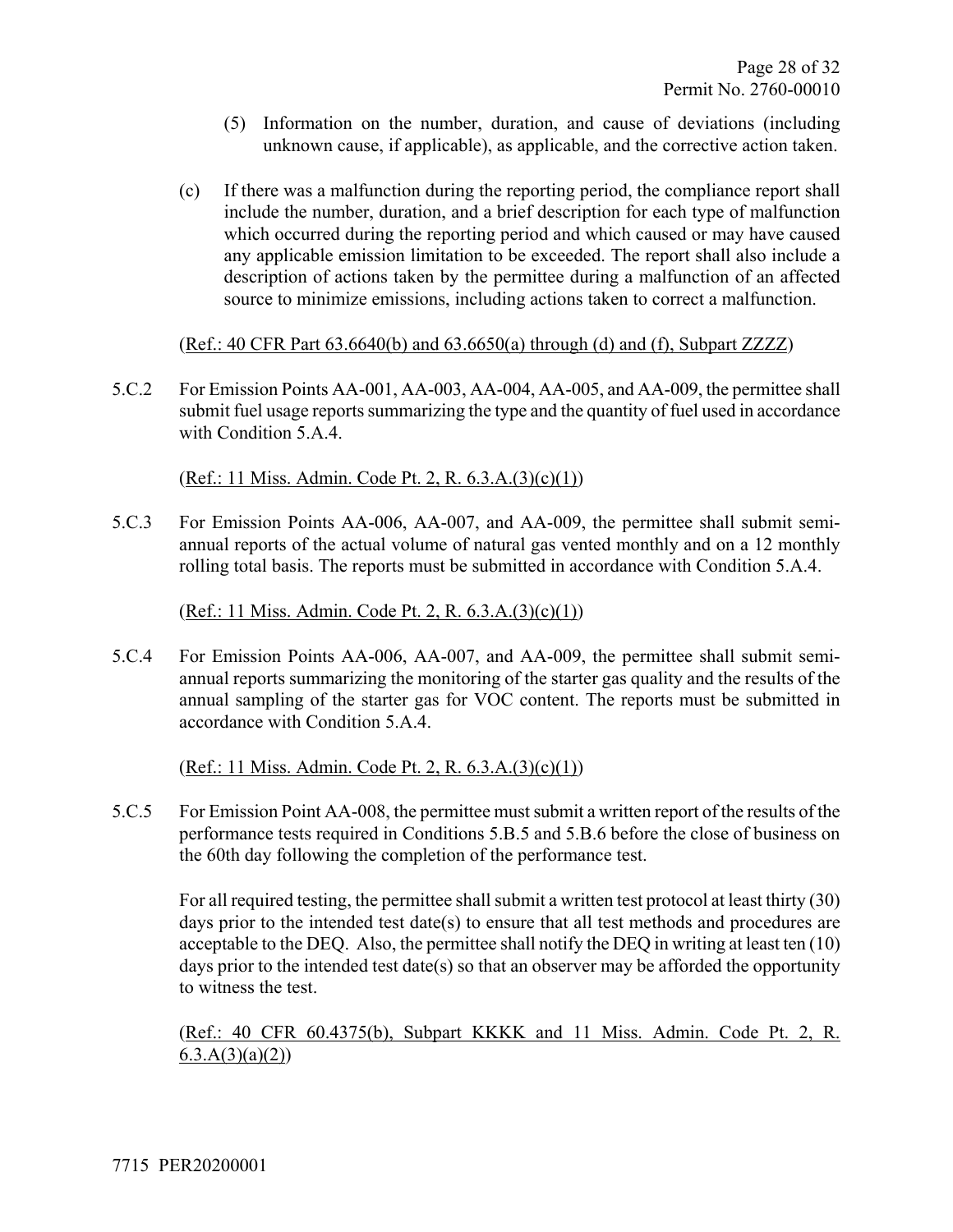5.C.6 For Emission Point AA-008, the permittee shall submit a copy of the Gas Quality Section of the current valid purchase contract, tariff sheet or transportation contract for natural gas combusted in the turbine in accordance with Condition 5.A.4.

(Ref.: 11 Miss. Admin. Code Pt. 2, R. 6.3.A(3)(a)(2))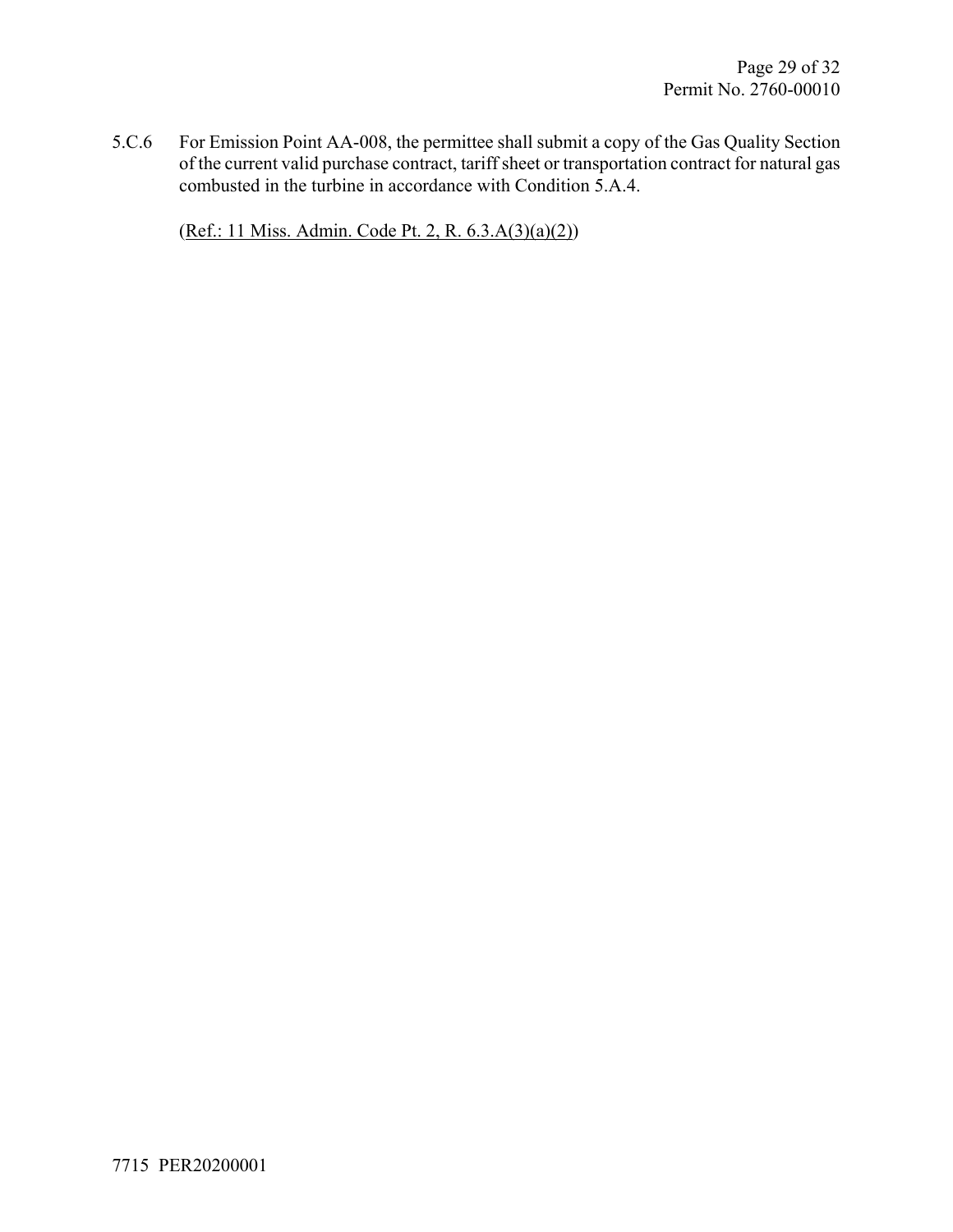## SECTION 6. ALTERNATIVE OPERATING SCENARIOS

6.1 None permitted.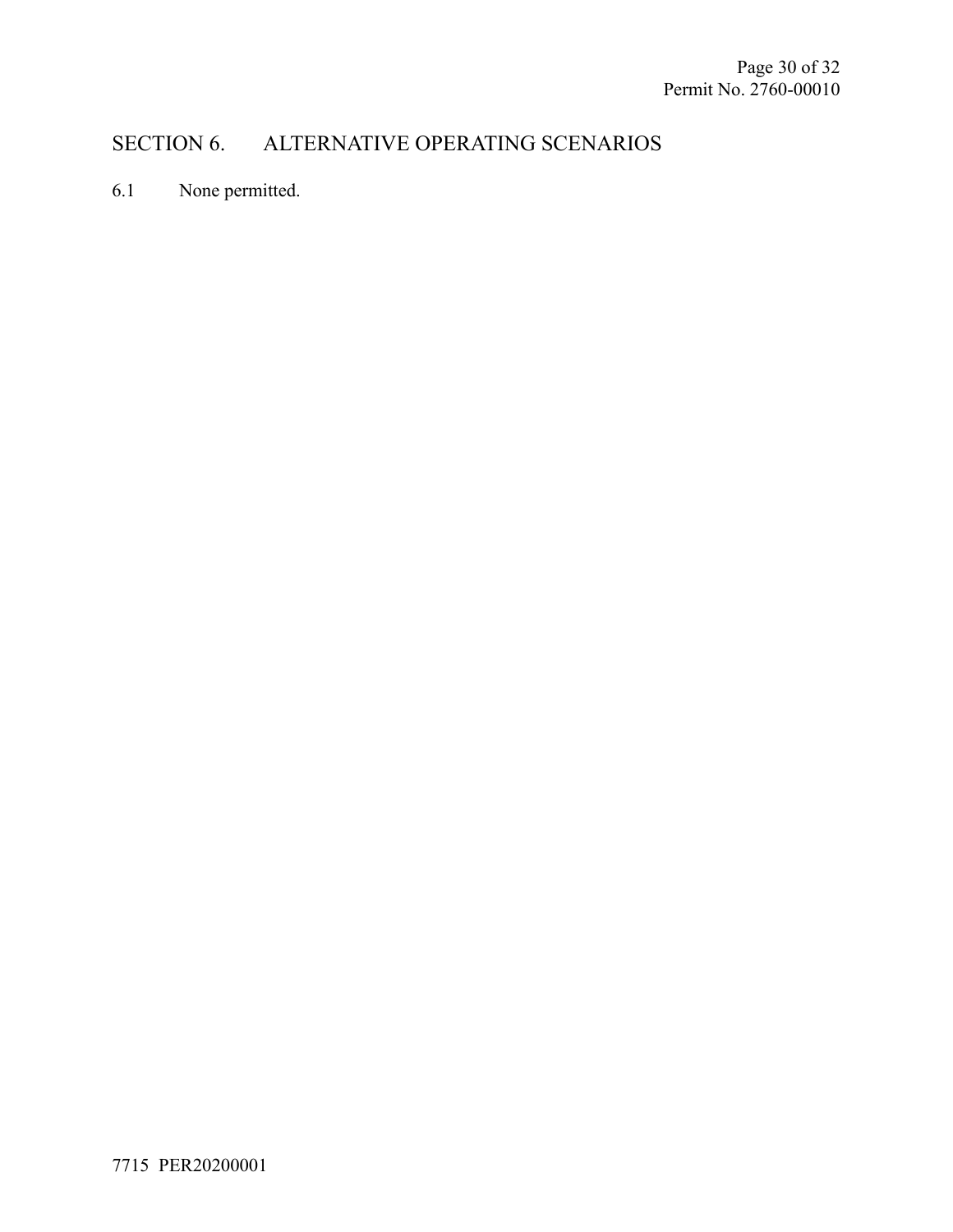## SECTION 7. TITLE VI REQUIREMENTS

The following are applicable or potentially applicable requirements originating from Title VI of the Clean Air Act – Stratospheric Ozone Protection. The full text of the referenced regulations may be found on-line at **http://www.ecfr.gov/** under Title 40, or DEQ shall provide a copy upon request from the permittee.

- 7.1 If the permittee produces, transforms, destroys, imports or exports a controlled substance or imports or exports a controlled product, the permittee shall comply with the applicable requirements of 40 CFR Part 82, Subpart A – Production and Consumption Controls.
- 7.2 If the permittee performs service on a motor vehicle for consideration when this service involves the refrigerant in the motor vehicle air conditioner (MVAC), the permittee shall comply with the applicable requirements of 40 CFR Part 82, Subpart B – Servicing of Motor Vehicle Air Conditioners.
- 7.3 The permittee shall comply with the applicable requirements of 40 CFR Part 82, Subpart E – The Labeling of Products Using Ozone-Depleting Substances, for the following containers and products:
	- (a) All containers in which a class I or class II substance is stored or transported;
	- (b) All products containing a class I substance; and
	- (c) All products directly manufactured with a process that uses a class I substance, unless otherwise exempted by this subpart or, unless EPA determines for a particular product that there are no substitute products or manufacturing processes for such product that do not rely on the use of a class I substance, that reduce overall risk to human health and the environment, and that are currently or potentially available. If the EPA makes such a determination for a particular product, then the requirements of this subpart are effective for such product no later than January 1, 2015.
- 7.4 If the permittee performs any of the following activities, the permittee shall comply with the applicable requirements of 40 CFR Part 82, Subpart  $F -$  Recycling and Emissions Reduction:
	- (a) Servicing, maintaining, or repairing appliances;
	- (b) Disposing of appliances, including small appliances and motor vehicle air conditioners; or
	- (c) Refrigerant reclaimers, technician certifying programs, appliance owners and operators, manufacturers of appliances, manufacturers of recycling and recovery equipment, approved recycling and recovery equipment testing organizations, as well as persons selling, offering for sale, and/or purchasing class I, class II, or non-exempt substitute refrigerants.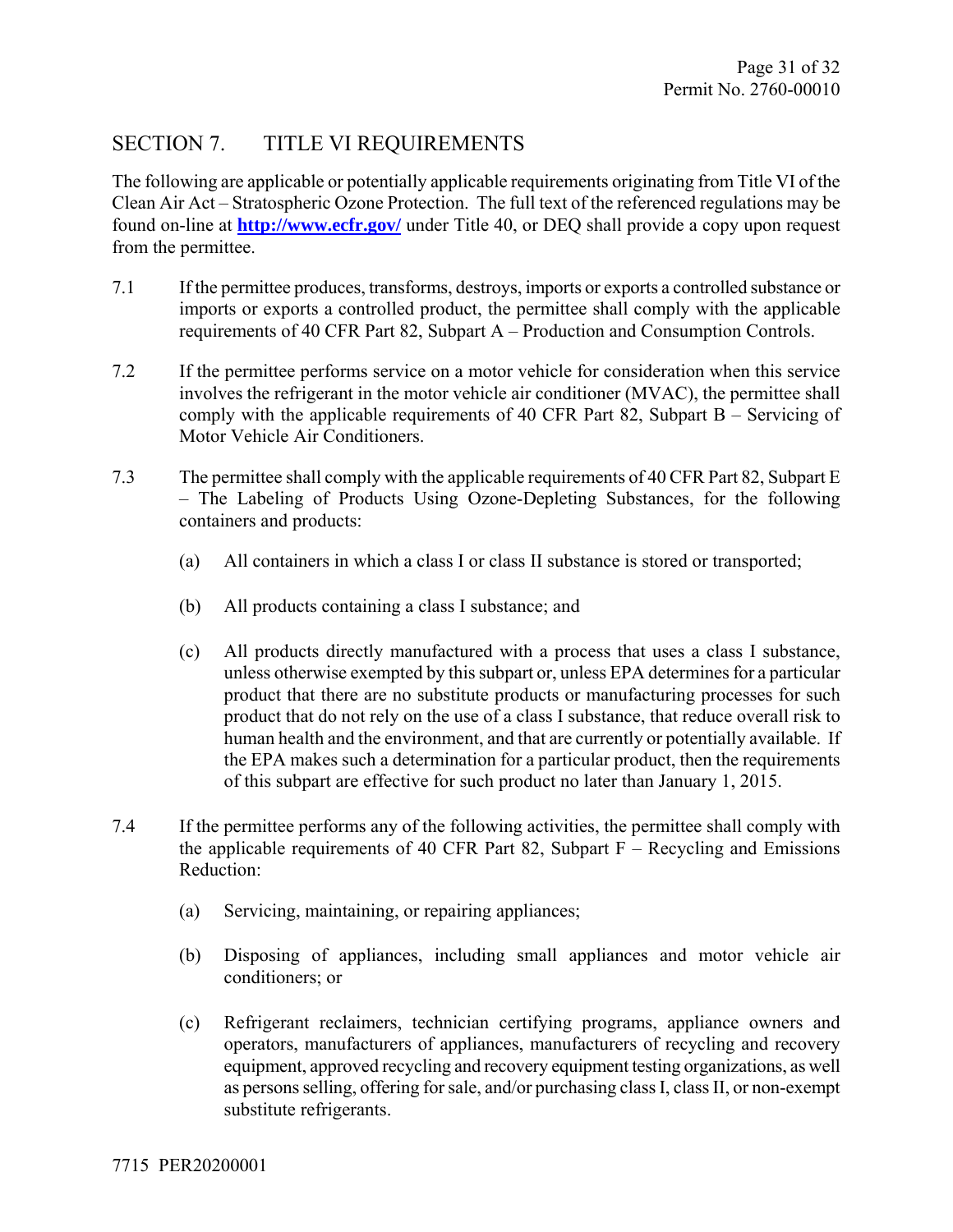- 7.5 The permittee shall be allowed to switch from any ozone-depleting substance to any acceptable alternative that is listed in the Significant New Alternatives Policy (SNAP) program promulgated pursuant to 40 CFR Part 82, Subpart G – Significant New Alternatives Policy Program. The permittee shall also comply with any use conditions for the acceptable alternative substance.
- 7.6 If the permittee performs any of the following activities, the permittee shall comply with the applicable requirements of 40 CFR Part 82, Subpart H – Halon Emissions Reduction:
	- (a) Any person testing, servicing, maintaining, repairing, or disposing of equipment that contains halons or using such equipment during technician training;
	- (b) Any person disposing of halons;
	- (c) Manufacturers of halon blends; or
	- (d) Organizations that employ technicians who service halon-containing equipment.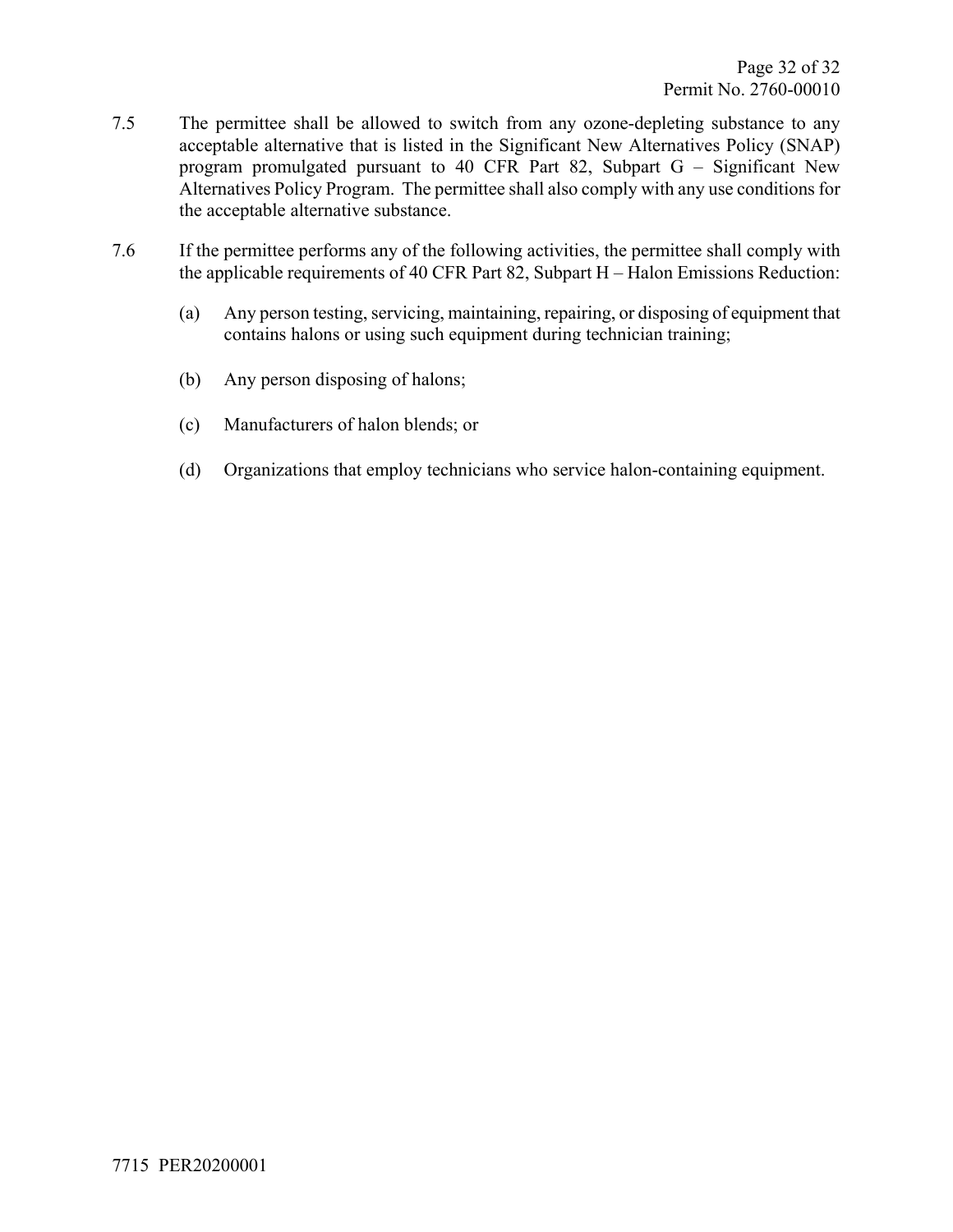## **APPENDIX A**

## **List of Abbreviations Used In this Permit**

| 11 Miss. Admin. Code Pt. 2, Ch. 1.                                       | Air Emission Regulations for the Prevention, Abatement, and<br>Control of Air Contaminants                 |
|--------------------------------------------------------------------------|------------------------------------------------------------------------------------------------------------|
| 11 Miss. Admin. Code Pt. 2, Ch. 2.                                       | Permit Regulations for the Construction and/or Operation of Air                                            |
|                                                                          | <b>Emissions Equipment</b>                                                                                 |
| 11 Miss. Admin. Code Pt. 2, Ch. 3.<br>11 Miss. Admin. Code Pt. 2, Ch. 4. | Regulations for the Prevention of Air Pollution Emergency Episodes<br><b>Ambient Air Quality Standards</b> |
| 11 Miss. Admin. Code Pt. 2, Ch. 5.                                       | Regulations for the Prevention of Significant Deterioration of Air                                         |
|                                                                          | Quality                                                                                                    |
| 11 Miss. Admin. Code Pt. 2, Ch. 6.                                       | Air Emissions Operating Permit Regulations for the Purposes of<br>Title V of the Federal Clean Air Act     |
| 11 Miss. Admin. Code Pt. 2, Ch. 7.                                       | Acid Rain Program Permit Regulations for Purposes of Title IV of<br>the Federal Clean Air Act              |
| <b>BACT</b>                                                              | Best Available Control Technology                                                                          |
| <b>CEM</b>                                                               | <b>Continuous Emission Monitor</b>                                                                         |
| <b>CEMS</b>                                                              | <b>Continuous Emission Monitoring System</b>                                                               |
| <b>CFR</b>                                                               | Code of Federal Regulations                                                                                |
| $\rm CO$                                                                 | Carbon Monoxide                                                                                            |
| <b>COM</b>                                                               | Continuous Opacity Monitor                                                                                 |
| <b>COMS</b>                                                              | <b>Continuous Opacity Monitoring System</b>                                                                |
| <b>DEQ</b>                                                               | Mississippi Department of Environmental Quality                                                            |
| <b>EPA</b>                                                               | United States Environmental Protection Agency                                                              |
| gr/dscf                                                                  | Grains Per Dry Standard Cubic Foot                                                                         |
| HP                                                                       | Horsepower                                                                                                 |
| <b>HAP</b>                                                               | Hazardous Air Pollutant                                                                                    |
| lbs/hr                                                                   | Pounds per Hour                                                                                            |
| M or K                                                                   | Thousand                                                                                                   |
| <b>MACT</b>                                                              | Maximum Achievable Control Technology                                                                      |
| MM                                                                       | Million                                                                                                    |
| <b>MMBTUH</b>                                                            | Million British Thermal Units per Hour                                                                     |
| <b>NA</b>                                                                | Not Applicable                                                                                             |
| <b>NAAQS</b>                                                             | National Ambient Air Quality Standards                                                                     |
| <b>NESHAP</b>                                                            | National Emissions Standards for Hazardous Air Pollutants, 40                                              |
|                                                                          | CFR 61 or National Emission Standards for Hazardous Air                                                    |
|                                                                          | Pollutants for Source Categories, 40 CFR 63                                                                |
| <b>NMVOC</b>                                                             | Non-Methane Volatile Organic Compounds                                                                     |
| NO <sub>x</sub>                                                          | Nitrogen Oxides                                                                                            |
| <b>NSPS</b>                                                              | New Source Performance Standards, 40 CFR 60                                                                |
| O&M                                                                      | <b>Operation and Maintenance</b>                                                                           |
| PM                                                                       | <b>Particulate Matter</b>                                                                                  |
| $PM_{10}$                                                                | Particulate Matter less than 10 µm in diameter                                                             |
| ppm                                                                      | Parts per Million                                                                                          |
| <b>PSD</b>                                                               | Prevention of Significant Deterioration, 40 CFR 52                                                         |
| <b>SIP</b>                                                               | <b>State Implementation Plan</b>                                                                           |
| SO <sub>2</sub>                                                          | <b>Sulfur Dioxide</b>                                                                                      |
| <b>TPY</b>                                                               | Tons per Year                                                                                              |
| <b>TRS</b>                                                               | <b>Total Reduced Sulfur</b>                                                                                |
| <b>VEE</b>                                                               | <b>Visible Emissions Evaluation</b>                                                                        |
| <b>VHAP</b>                                                              | Volatile Hazardous Air Pollutant                                                                           |
| <b>VOC</b>                                                               | Volatile Organic Compound                                                                                  |